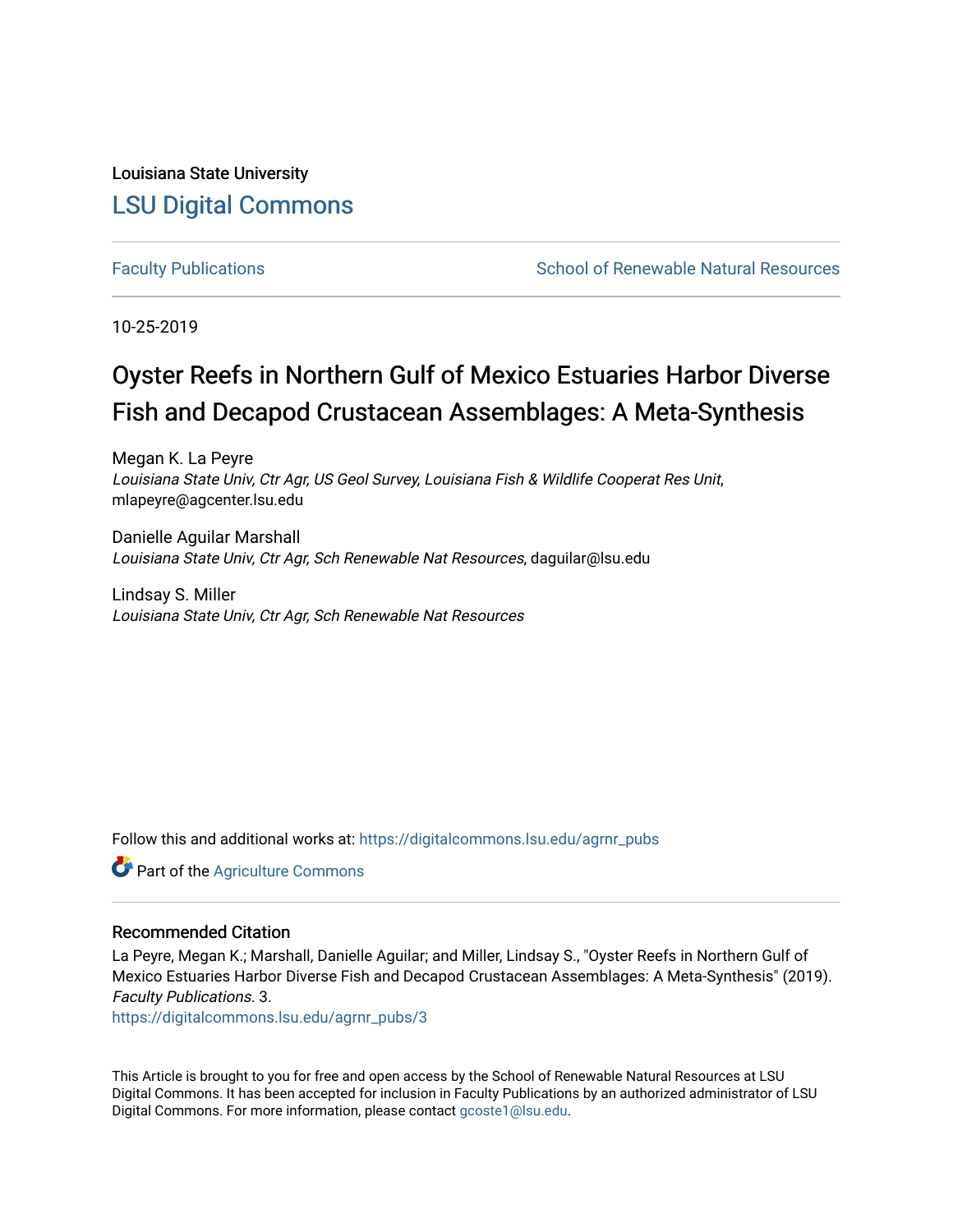



# Oyster Reefs in Northern Gulf of [Mexico Estuaries Harbor Diverse](https://www.frontiersin.org/articles/10.3389/fmars.2019.00666/full) Fish and Decapod Crustacean Assemblages: A Meta-Synthesis

[Megan K. La Peyre](http://loop.frontiersin.org/people/754534/overview) <sup>1\*</sup>, [Danielle Aguilar Marshall](http://loop.frontiersin.org/people/755284/overview)<sup>2</sup>, [Lindsay S. Miller](http://loop.frontiersin.org/people/759119/overview)<sup>2</sup> and [Austin T. Humphries](http://loop.frontiersin.org/people/284023/overview)<sup>3,4</sup>

*<sup>1</sup> U.S. Geological Survey, Louisiana Fish and Wildlife Cooperative Research Unit, School of Renewable Natural Resources, Louisiana State University Agricultural Center, Baton Rouge, LA, United States, <sup>2</sup> School of Renewable Natural Resources, Louisiana State University Agricultural Center, Baton Rouge, LA, United States, <sup>3</sup> Department of Fisheries, Animal and Veterinary Sciences, University of Rhode Island, Kingston, RI, United States, <sup>4</sup> Graduate School of Oceanography, University of Rhode Island, Narragansett, RI, United States*

#### **OPEN ACCESS**

#### Edited by:

*Nancy Knowlton, Smithsonian Institution, United States*

#### Reviewed by:

*Charles Alan Jacoby, St. Johns River Water Management District, United States Anya Leard Brown, University of Georgia, United States*

> \*Correspondence: *Megan K. La Peyre [mlapeyre@agcenter.lsu.edu](mailto:mlapeyre@agcenter.lsu.edu)*

#### Specialty section:

*This article was submitted to Coral Reef Research, a section of the journal Frontiers in Marine Science*

Received: *18 June 2019* Accepted: *10 October 2019* Published: *25 October 2019*

#### Citation:

*La Peyre MK, Aguilar Marshall D, Miller LS and Humphries AT (2019) Oyster Reefs in Northern Gulf of Mexico Estuaries Harbor Diverse Fish and Decapod Crustacean Assemblages: A Meta-Synthesis. Front. Mar. Sci. 6:666. doi: [10.3389/fmars.2019.00666](https://doi.org/10.3389/fmars.2019.00666)* Oyster reefs provide habitat for numerous fish and decapod crustacean species that mediate ecosystem functioning and support vibrant fisheries. Recent focus on the restoration of eastern oyster (*Crassostrea virginica)* reefs stems from this role as a critical ecosystem engineer. Within the shallow estuaries of the northern Gulf of Mexico (nGoM), the eastern oyster is the dominant reef building organism. This study synthesizes data on fish and decapod crustacean occupancy of oyster reefs across nGoM with the goal of providing management and restoration benchmarks, something that is currently lacking for the region. Relevant data from 23 studies were identified, representing data from all five U.S. nGoM states over the last 28 years. Cumulatively, these studies documented over 120,000 individuals from 115 fish and 41 decapod crustacean species. Densities as high as 2,800 ind  $m^{-2}$  were reported, with individual reef assemblages composed of as many as 52 species. Small, cryptic organisms that occupy interstitial spaces within the reefs, and sampled using trays, were found at an average density of 647 and 20 ind m−<sup>2</sup> for decapod crustaceans and fishes, respectively. Both groups of organisms were comprised, on average, of 8 species. Larger-bodied fishes captured adjacent to the reef using gill nets were found at an average density of 6 ind  $\text{m}^{-2}$ , which came from 23 species. Decapod crustaceans sampled with gill nets had a much lower average density, <1 ind m−<sup>2</sup> , and only contained 2 species. On average, seines captured the greatest number of fish species ( $n = 33$ ), which were made up of both facultative residents and transients. These data provide general gear-specific benchmarks, based on values currently found in the region, to assist managers in assessing nekton occupancy of oyster reefs, and assessing trends or changes in status of oyster reef associated nekton support. More explicit reef descriptions (e.g., rugosity, height, area, adjacent habitat) would allow for more precise benchmarks as these factors are important in determining nekton assemblages, and sampling efficiency.

Keywords: essential fish habitat, estuary, fisheries, restoration, Crassostrea virginica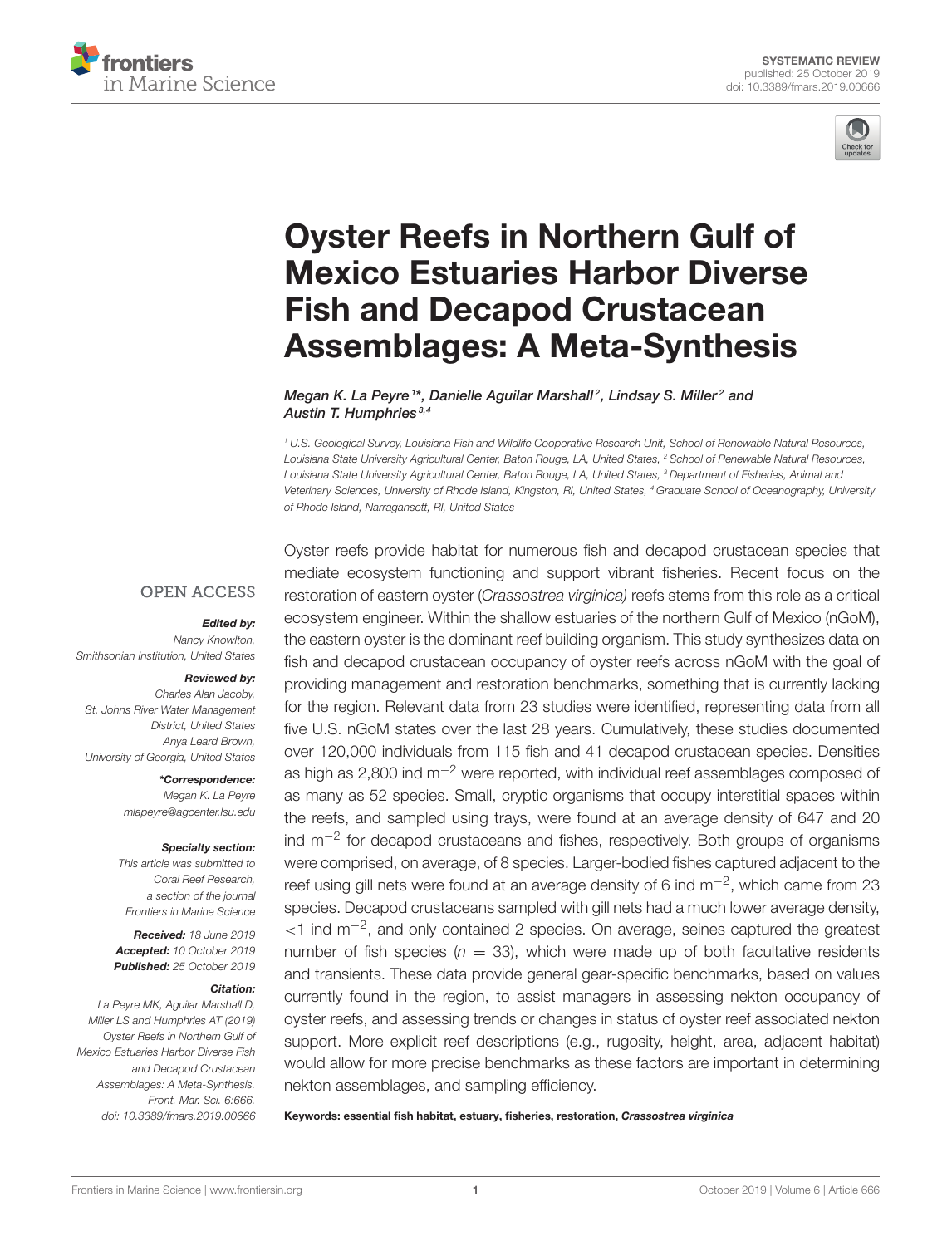## INTRODUCTION

Understanding the impacts of habitat change on natural resources remains a key component for informing restoration and management policy [\(Barbier et al., 2011;](#page-11-0) [Bennett et al., 2015\)](#page-11-1). Fisheries policy in particular, through the 1996 amendment to the U.S. Magnuson-Stevens Act (passed 1976), introduced a mandate on defining and protecting Essential Fish Habitat, which include "all waters and substrate necessary to fish for spawning, breeding, feeding, or growth to maturity" (Magnuson Stevens Fishery Management Conservation Act, [1996,](#page-12-0) 16 U.S.C. section 1801–1804). This placed high importance on specieshabitat associations (Magnuson Stevens Fishery Management Conservation Act, [1996:](#page-12-0) 50 CFR, sections 600.805–930). Since then, data on habitat-specific fisheries and associated species have been used to justify, inform, and guide policy and management activities [\(Rondinini and Chiozza, 2010;](#page-12-1) [Vasconcelos et al.,](#page-12-2) [2015;](#page-12-2) [NRC, 2017\)](#page-12-3). Thus, documenting species richness and assemblages within a habitat type is a first crucial step to defining habitat support and ensuring collection of proper baseline data. These baseline data can be used to support modeling, evaluate restoration outcomes [\(Dufrêne and Legendre, 1997;](#page-11-2) [NRC, 2017\)](#page-12-3), and, as highlighted recently, to evaluate resource injury (i.e., under the U.S. Oil Pollution Act, [1](#page-2-0)990<sup>1</sup>, section 1006I(1) for coastal resources).

Reefs built by the eastern oyster, Crassostrea virginica, have been recognized as Essential Fish Habitat [\(Coen and Grizzle,](#page-11-3) [2007\)](#page-11-3). Historically valued for their economic impact as a direct food commodity, oysters also create reefs, providing valuable three-dimensional habitat within coastal environments. In recent decades, significant efforts to conserve, and restore oyster reefs have been justified based on the valuable ecosystem services they provide, including water quality improvements, shoreline protection, and habitat creation for commercially and recreationally important fisheries [\(Coen and Grizzle, 2007;](#page-11-3) [Grabowski et al., 2012\)](#page-11-4). Importantly, for fisheries and restoration policy, oyster reefs are recognized as key biogenic habitat for a diverse assemblage of fishes and decapod crustaceans (e.g., [Mobius, 1877;](#page-12-4) [Frey, 1946;](#page-11-5) [Wells, 1961;](#page-12-5) [Coen et al., 1999;](#page-11-6) Coen and Grizzle, [2007,](#page-11-3) [2016\)](#page-11-7). The reported functional decline in oyster reefs [\(Beck et al., 2011;](#page-11-8) [Zu Ermgassen et al., 2012\)](#page-13-0) is likely to have broad consequences for habitat provision, and thus biodiversity and fisheries production [\(Peterson et al., 2003;](#page-12-6) [Humphries and La Peyre, 2015;](#page-11-9) [Zu Ermgassen et al., 2015\)](#page-13-1), but a lack of established benchmarks hinders our ability to assess impacts.

<span id="page-2-0"></span>Recent guidelines for monitoring oyster reefs suggest setting explicit goals for assessing habitat support [\(Baggett et al., 2015;](#page-11-10) [NRC, 2017\)](#page-12-3). Goals for restoration projects may focus simply on provision of habitat (i.e., [La Peyre et al., 2014a;](#page-12-7) [Baggett et al.,](#page-11-10) [2015\)](#page-11-10), or, they may be expanded to include local enhancement of ecosystem services (i.e., [Coen and Luckenbach, 2000\)](#page-11-11). Central to either of these goals, however, is an understanding of what the nekton assemblages look like on the desired habitat in terms of expected assemblages, abundance, and biomass of species. As such, many oyster reef restoration planning documents call for the use of project-specific reference sites [\(Coen et al., 2004;](#page-11-12) [SER Society for Ecological Restoration, 2004;](#page-12-8) [Baggett et al.,](#page-11-10) [2015;](#page-11-10) [NRC, 2017\)](#page-12-3); however, such sites are often not available, or monitoring efforts fail to collect these data. An alternative is to establish desirable conditions, or benchmarks to measure changes in resource status [\(Ehrenfeld, 2000;](#page-11-13) [Kentula, 2000\)](#page-11-14).

Benchmarks provide a tool to assess the status of natural, managed, or restored ecosystems [\(Angermeier and Karr, 1994;](#page-11-15) [McClanahan et al., 2019\)](#page-12-9). Ideally, benchmarks are set using baseline data derived from natural or pristine systems, which are defined by functional and evolutionary limits of the ecosystem [\(Pickett et al., 1992\)](#page-12-10). For many resources and regions, effects of altered landscapes (e.g., river management, climate change), and a lack of historical data confound efforts to set benchmarks representing pristine conditions [\(Toledo et al.,](#page-12-11) [2011\)](#page-12-11). Lacking these historical data, useful benchmarks can still be established for current ecosystem status against which future assessments of natural resource condition or management effects can be measured. Across the northern Gulf of Mexico (nGoM), significant coastal restoration, river management, and climate change impacts have affected local hydrology, water quality, and landscape configurations [\(Pendleton et al., 2010;](#page-12-12) [Montagna et al., 2011\)](#page-12-13). These changes alter oyster population dynamics and reef characteristics which ultimately impacts the oyster reef's provision of ecosystem services, including nekton habitat. Benchmarks representing reef-resident and transient assemblages based on the current range or means of values from recent assessments would provide useful tools to assess changes in status of natural reefs, as well as managed and restored reefs.

The nGoM supports extensive natural oyster reefs (Kilgen and Dugas, [1989\)](#page-12-14), and recently has experienced significant restoration activities related to oyster reefs, with a goal of providing fisheries habitat [\(La Peyre et al., 2014a\)](#page-12-7). Reports from the Atlantic coast of the United States document occupancy of eastern oyster reefs by 50 to over 300 species, with the wide range of reported species depending on whether the surveys include fish, decapod crustaceans, molluscs or other organisms, such as protozoans, sponges and flatworms (e.g., [Frey, 1946;](#page-11-5) [Wells, 1961;](#page-12-5) [Coen and Grizzle, 2007\)](#page-11-3). Similar data do not exist for the nGoM, despite the exceptional fisheries support and habitat characteristics of the region. For example, the nGoM is characterized by a microtidal regime  $(<0.5 \text{ m})$  where water level changes are driven mostly by winds, precipitation, and runoff [\(Kim and Park, 2012\)](#page-12-15). As such, depth and exposure of Gulf coast oyster reefs can vary and be difficult to predict [\(Kilgen and Dugas, 1989\)](#page-12-14). Importantly, water depth and substrate or reef exposure influence reef formation, which impacts oyster population dynamics [\(Ridge et al., 2015\)](#page-12-16). Oysters in the nGoM have higher growth rates and reduced mortality rates compared to other regions, despite experiencing lower salinity, and higher temperatures than other regions [\(Lowe et al.,](#page-12-17) [2017\)](#page-12-17). These differences in reef formation, water quality, and growth characteristics likely influence the associated nekton communities, suggesting a need for region specific benchmarks.

This study aims to quantify fish and decapod crustacean assemblages associated with nGoM oyster reefs. The goal is to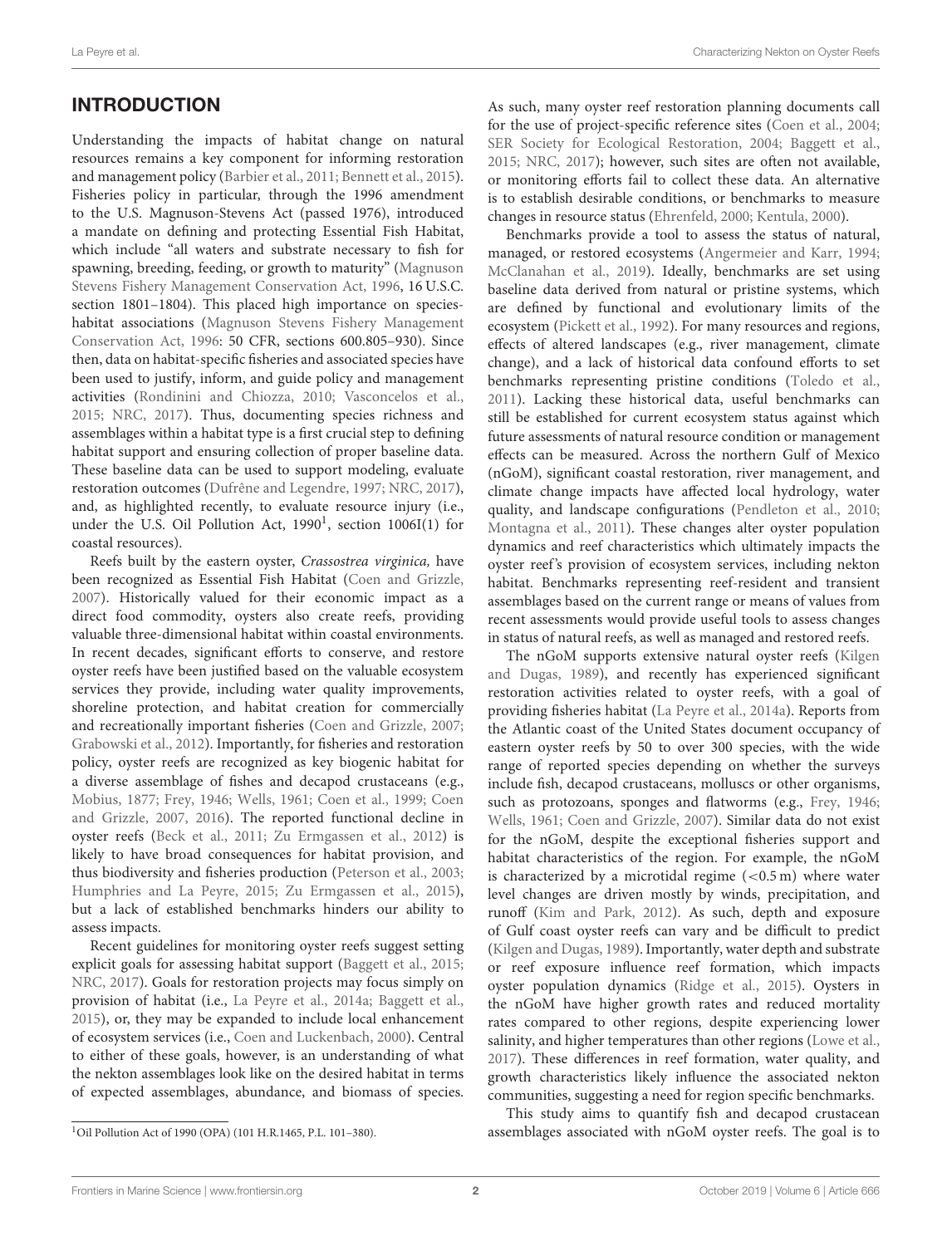

<span id="page-3-0"></span>provide benchmarks using available data collected on nekton occupancy across a broad spectrum of oyster reefs. These benchmarks will be useful as a guideline to assess policy and restoration outcomes in the nGoM, as well as inform future injury assessments [\(Geist and Hawkins, 2016\)](#page-11-16). These needs have been identified in previous studies and planning documents and represent a critical information gap for assessing restoration and policy goals [\(Baggett et al., 2015;](#page-11-10) [Coen and Humphries, 2017;](#page-11-17) [NRC, 2017\)](#page-12-3).

## **METHODS**

#### Peer Reviewed Study Selection

A literature search for fish and decapod crustacean sampling on oyster reefs across the nGoM was conducted by searching Google Scholar using the following search terms: "oyster reef" AND (Texas OR Louisiana OR Mississippi OR Alabama OR Florida) AND (macrofauna OR nekton), for all papers dated through April 2019. Only peer-reviewed, regional nGoM shallow water (<3 m) studies that provided oyster reef location, sample size, sample methods (i.e., gear), species identities, and density information were included in the final database. Also, only studies targeting oyster reef fish and/or decapod crustacean communities (and not individual species focused studies) were included for the targeted evaluation of community composition, and not specific species.

## Nekton Variables

Nekton variables were collected by gear type, and standardized across studies. To address the issue of unequal sampling effort, all nekton density data were standardized to individuals m−<sup>2</sup> for all gear types, except gill net, which was standardized to individuals hr−<sup>1</sup> of net soak time. Sampling effort was calculated by multiplying the number of samples taken by either the total area sampled, or total hours fished.

## Reef and Water Quality Characteristics

Variables describing reef characteristics and water quality, where available, were added to the database. Data availability was examined for tidal height, reef elevation, exposure, and water quality for selected study reefs and locations. Water quality data for salinity, temperature  $(^{\circ}C)$ , and dissolved oxygen (mg) L<sup>-1</sup>) were the only three variables consistently available. We recorded reef type (natural vs. constructed) as there were few data sets for natural reefs, and using data from only natural reefs resulted in a very limited database. For the purposes of this study, we define natural reefs as reefs that had not, to the best of our knowledge, been anthropogenically enhanced, restored, or created in any way. We define "constructed" reefs as those that were anthropogenically enhanced, restored, or created using shell or other materials such as rock or cement with the goal of reef restoration and not oyster production for human consumption. Reefs were classified as intertidal or subtidal based on information from the original studies. Any reef not explicitly identified as intertidal was classified as subtidal, although we acknowledge that some subtidal reefs in this region are occasionally exposed from weather events (i.e., [La Peyre et al.,](#page-12-18) [2017\)](#page-12-18).

## Final Database

The final database included density or catch per unit effort (CPUE) of fish and decapod crustaceans, number of fish and decapod crustacean species, list of species collected, sample size, sampling gear, reef type (natural, constructed), tidal status (intertidal vs. subtidal), and a few discrete environmental parameters (water temperature, salinity, dissolved oxygen).

Data are presented and discussed using statistical means and distributions by gear type. We use the means for fish and decapod crustacean density and species number separately, by dominant gear type quantifying "on-reef" and "near reef" values to suggest potential benchmarks based on the range and means of values currently found across the nGoM (R 3.5.1; [R Core Team, 2018\)](#page-12-19).

## RESULTS

From a total of 1,072 search results, 23 articles were selected for this analysis based on their overall goals and data availability (**[Figure 1](#page-3-0)**; **[Table 1](#page-4-0)**). The majority of studies were excluded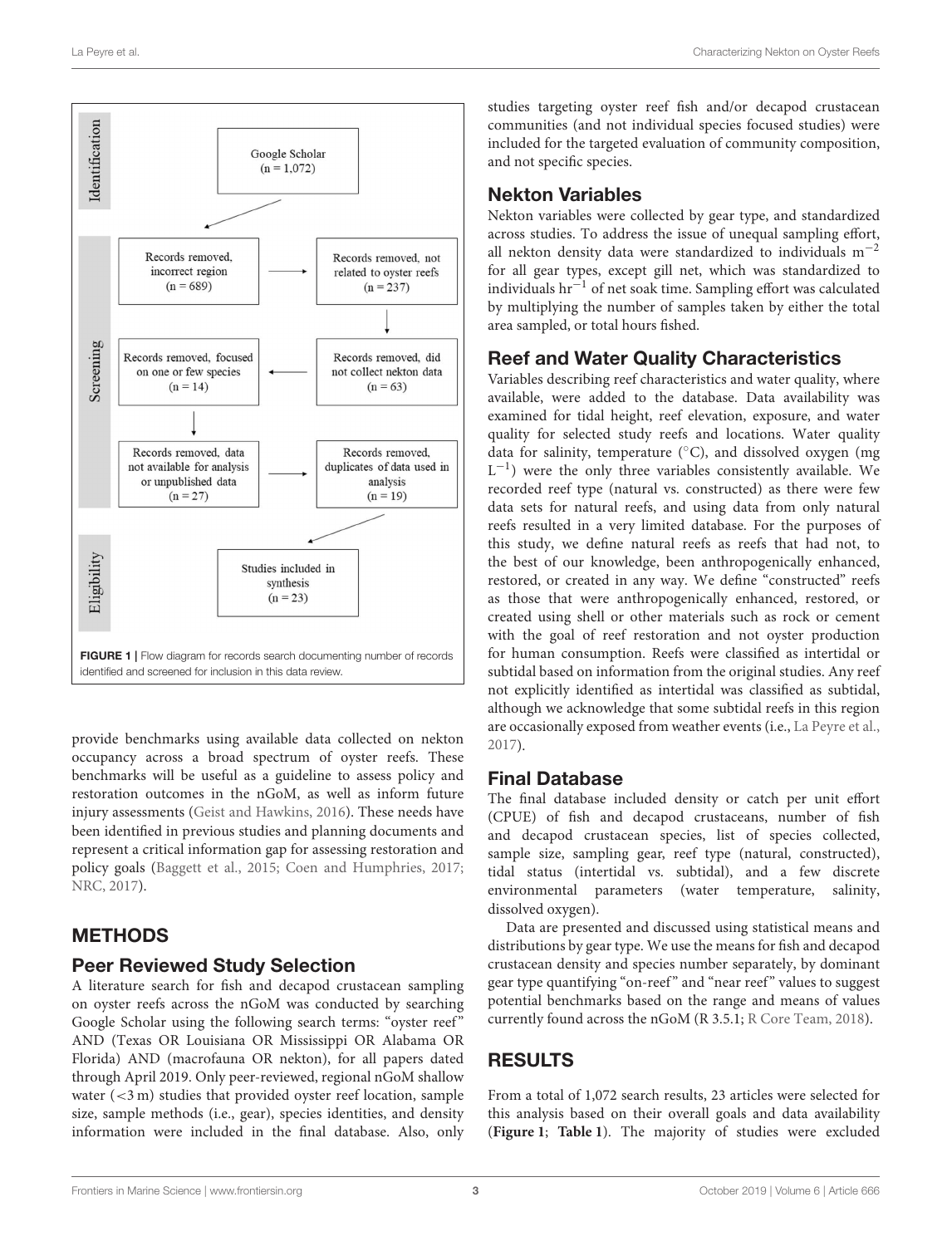<span id="page-4-0"></span>

| TABLE 1   List of studies identified as sampling for nekton assemblages on oyster reefs within estuaries across the northern Gulf of Mexico. |  |
|----------------------------------------------------------------------------------------------------------------------------------------------|--|
|----------------------------------------------------------------------------------------------------------------------------------------------|--|

| Code | Reference                                       | Location               | Reef type                   | <b>Exposure</b> | <b>Salinity</b>  | Temperature (°C)           | <b>Dissolved oxygen</b><br>$(mg L^{-1})$ |
|------|-------------------------------------------------|------------------------|-----------------------------|-----------------|------------------|----------------------------|------------------------------------------|
| Α    | Zimmerman et al., 1989                          | Galveston Bay, TX      | Natural                     | Intertidal      | n/a              | n/a                        | n/a                                      |
| B    | Glancy et al., 2003                             | Citrus County, FL      | Natural                     | Subtidal        | $12.0 - 25.0$    | 16.5-32.4                  | $3.0 - 9.6$                              |
| С    | Plunket and La Peyre, 2005                      | Barataria Bay, LA      | Natural                     | Subtidal        | $4.3 - 22.1$     | $13.7 - 28.8$              | $3.3 - 10.2$                             |
| D    | Tolley and Volety, 2005                         | Tarpon Bay, FL         | Natural                     | Intertidal      | 28.2-36.8*       | 26.0-28.3*                 | n/a                                      |
| Ε    | Tolley et al., 2006                             | Estero Bay, FL         | Natural                     | Intertidal      | $9.3 - 26.4*$    | $28.1 - 29.0*$             | $5.1 - 5.9*$                             |
| F    | Shervette and Gelwick, 2008                     | Grand Bay, MS          | Natural                     | Intertidal      | $3.0 - 22.8$     | $25.1 - 33.1$              | $4.7 - 7.0$                              |
| G    | Simonsen, 2008; Simonsen<br>and Cowan, 2013     | Barataria Bay, LA      | Natural                     | Subtidal        | $8.1 - 32.7$     | $11.8 - 32.1$              | $2.1 - 9.8$                              |
| Н    | Gregalis et al., 2009                           | Mobile Bay, AL         | Constructed, 2004           | Subtidal        | $5.0 - 23.0$     | $9.6 - 32.8$               | $3.5 - 15.7$                             |
|      | Gain, 2009; Gain et al., 2017                   | Corpus Christi Bay, TX | Natural                     | Intertidal      | $31.0 - 36.1$    | $20.3 - 28.1$              | $5.8 - 6.1$                              |
| J    | Stunz et al., 2010                              | Galveston Bay, TX      | Constructed, 2003           | Subtidal        | $20.1 - 37.4*$   | $16.9 - 31.2*$             | $5.8 - 8.8*$                             |
| Κ    | Robillard et al., 2010                          | Lavaca Bay, TX         | Natural                     | Subtidal        | $8.6 - 21.7$     | 13.6-27.4                  | $6.1 - 9.8$                              |
| L    | Humphries et al., 2011a                         | Sister Lake, LA        | Constructed, 2009           | Subtidal        | $0 - 23.0$       | $2.0 - 34.0$               | $4.0 - 11.0$                             |
| M    | Scyphers et al., 2011                           | Mobile Bay, AL         | Constructed, 2007           | Subtidal        | $8.7 - 31.8$ #   | $11.3 - 31.5$ <sup>#</sup> | n/a                                      |
| N    | La Peyre et al., 2013                           | Breton Sound, LA       | Constructed, 2009           | Subtidal        | $8.3 - 20.5$     | 12.9-34.7                  | $0.4 - 8.8$                              |
| O    | Brown et al., 2013                              | Gulf-wide              | Constructed, 1990-2010      | Subtidal        | $0.2 - 31.7$     | $28.5 - 30.7*$             | $4.5 - 9.5$                              |
| P    | Nevins et al., 2014                             | Sabine Lake, TX, LA    | Natural                     | Subtidal        | $4.2 - 27.5$     | 13.3-31.9                  | $4.3 - 9.7$                              |
| Q    | La Peyre et al., 2014b                          | Sister Lake, LA        | Constructed, 2010           | Subtidal        | $0.3 - 29.8$     | $2.2 - 34.4$               | $0.4 - 17.3$                             |
| R    | Beck and La Peyre, 2015                         | Louisiana              | Natural                     | Subtidal        | $12.0 - 20.0$    | 24.9-31.1                  | $4.4 - 6.9$                              |
| S    | George et al., 2015                             | St. Charles Bay, TX    | Natural <sup>1</sup>        | Subtidal        | $22.0 - 25.0$    | $25.0 - 28.0$              | $7.0 - 7.1$                              |
| Τ    | Graham et al., 2017                             | Aransas Bay, TX        | Constructed, 2013           | Subtidal        | 16.3-34.0        | $6.8 - 29.7$               | $5.2 - 10.8$                             |
| U    | Rezek et al., 2017                              | Aransas Bay, TX        | Natural & Constructed, 2012 | Subtidal        | $30.6 - 39.5$ *# | $10.9 - 30.4**$            | n/a                                      |
| V    | Aquilar, 2017; Aquilar Marshall<br>et al., 2019 | Matagorda Bay, TX      | Constructed, 2013-2014      | Subtidal        | $8.2 - 31.2$     | $8.7 - 40.6$               | $4.7 - 10.6$                             |
| W    | Blomberg et al., 2018b                          | Copano Bay, TX         | Natural & Constructed, 2011 | Subtidal        | 26.6-38.8        | 13.8-30.1                  | $4.6 - 8.7$                              |

*Reef type (natural vs. constructed), and exposure (intertidal vs. subtidal) are listed. Environmental conditions for water quality parameters are reported as a range as most studies report only discrete sample data.*

<sup>1</sup>*Study compares trays of constructed material adjacent to natural reef.*

<sup>2</sup>*Reef construction years vary, some unknown.*

\**Range of means reported from discrete sampling.*

#*Range was downloaded from data recorders for the study sites.*

because they focused on a region other than the Gulf of Mexico, the study was not related to oyster reefs, or data were not reported for all species. Within the Gulf of Mexico, there were many studies examining various aspects of fisheries, nekton production, and trophic changes on oyster reefs, but they failed to meet our criteria for inclusion in the final dataset. A number of studies focused exclusively on indicator species, economically important species, a subset of the reef community, or failed to report all catch data. While valuable, such studies were not included.

The studies selected for analyses covered all five Gulf Coast states and used multiple gear types. Texas had the most data (9 studies), followed by Louisiana (6 studies), Florida (3 studies), Alabama (2 studies), and Mississippi (1 study), and 2 studies covered multiple states (**[Figure 2](#page-5-0)**). Across the 23 studies, seven different gear types were used with most studies using more than one gear type on a single oyster reef. Trays (TR) were the most frequently used gear type ( $n = 12$ ). Gill nets (GN) were the next most used gear type ( $n = 8$ ), although the lengths, mesh sizes and soak times varied. Drop-samplers (DS), throw traps (TT), and lift nets (LN) were grouped in one category (DS/TT/LN;  $n = 8$ ). Seines (SN;  $n = 4$ ) and epibenthic sleds (ES;  $n = 3$ ) represented the remainder of sampling gear included in these analyses. We classified TR, DS/TT/LN and ES as sampling "on-reef," and GN and SN as sampling "near-reef" assemblages.

Reefs sampled across the selected studies included a mix of reef types, tidal status, and location. Studies sampled either natural reefs ( $n = 12$ ) or constructed reefs ( $n = 9$ ), with two studies comparing natural and constructed. Constructed reef habitats ( $n = 9$ ) were built at different times (1990–2014) using different base materials that included shell, limestone, and concrete base materials. There was a mix of intertidal and subtidal reefs (intertidal  $= 5$ ; subtidal  $= 18$ ). Due to lack of site-specific water level data, we were unable to determine exposure levels of reefs or exposure time. Intertidal reefs were all located nearshore (identified as < 25 m from shore), along with a few of the subtidal reefs ( $n = 3$ ); the remainder of reefs were located offshore ( $>$ 25 m from shore).

Water quality parameters commonly reported included salinity, temperature, and dissolved oxygen. Oyster reefs were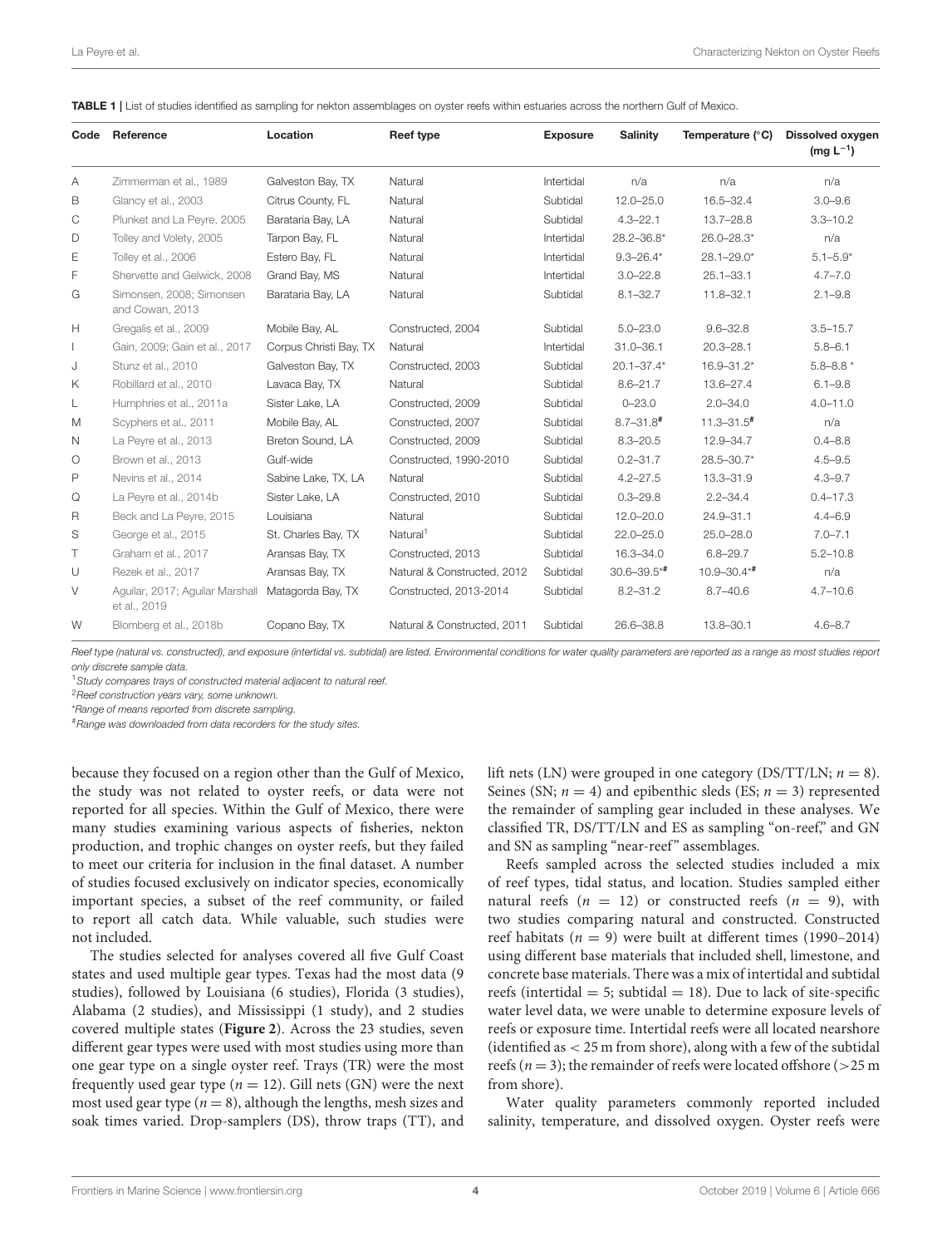

<span id="page-5-0"></span>FIGURE 2 | Map of study sites used to examine the diversity and abundance of fish and decapod crustacean communities on oyster reefs across the northern coast of the Gulf of Mexico (Texas, Louisiana, Mississippi, Alabama, and Florida Gulf coast). See [Table 1](#page-4-0) for explanation of study codes.

sampled through a broad range of salinities (0–39.5) from Florida to Texas with most studies reporting ranges of salinities >20, reflecting the highly variable nature of the estuarine environments where many oysters are found in the nGoM (**[Table 1](#page-4-0)**). Temperature reflected the annual range in the region, from 2.0◦ to 40.6◦C, encompassing winter and summer samples, while dissolved oxygen conditions ranged from 0.4 to 17.3 mg L−<sup>1</sup> . No other environmental parameters were reported consistently across studies.

A total of 115 fish species, based on over 32,000 individual fish, were reported on or near oyster reefs (**[Table 2](#page-6-0)**, **[Supplementary Table 1](#page-10-2)**). Of the 115 reported fish species, 22 species (∼19%) were collected in eight or more of the studies (**[Table 3](#page-7-0)**), and 40 species were only reported in one study (**[Supplementary Table 1](#page-10-2)**). The number of fish species collected ranged from 4 to 46 per study (**[Table 2](#page-6-0)**; **[Figure 3](#page-7-1)**; **[Supplementary Table 1](#page-10-2)**). Species assemblages varied among gear types with TR and DS/TT/LN capturing more known reef residents, such as gobies and blennies, which included 15 species found only in these gear types. Gill nets captured larger and more mobile transient fish species, such as sheepshead (Archosargus probatocephalus) and red drum (Sciaenops ocellatus), while seines captured a mix of both the transient fish species and some of the smaller more ubiquitous resident species (**[Table 3](#page-7-0)**; **[Supplementary Table 1](#page-10-2)**). Seine and gill net data included 51 fish species not captured with any of the other methods. Of these, 23 species were captured exclusively by gill net, including many of the shark species, and 15 species were captured exclusively by seine. Combined, the SN and GN gear types uniquely captured 44% of the fish species (**[Supplementary Table 1](#page-10-2)**). Densities reported were gear-dependent, with TR and TT/DS/LN having mean densities of 20.2  $\pm$  4.3 ind m<sup>-2</sup> (mean  $\pm$  SE) and 15.6 ± 2.8 ind m−<sup>2</sup> , respectively (**[Figure 4](#page-8-0)**). GN, capturing larger

bodied fish, reported mean densities of  $6.7 \pm 8.4$  ind m<sup>-2</sup>. SN and ES reported low densities (< 1 ind  $m^{-2}$ ).

A total of 56 decapod crustacean species, based on over 90,000 individuals were identified (**[Table 2](#page-6-0)**, **[Supplementary Table 2](#page-10-2)**). The number of decapod crustacean species ranged up to 26 per study. Of the 56 reported crustacean species, 11 species (snapping shrimp, blue crabs, depressed mud crabs, brown shrimp, white shrimp, Gulf stone crabs, Palaemonetes pugio and P. vulgaris grass shrimp, Panopeid mud crabs, green porcelain crabs, Harris mud crabs) were listed in eight or more of the studies (**[Table 4](#page-9-0)**) while 27 species were only listed in one study (**[Supplementary Table 2](#page-10-2)**). Species composition differed between gear types, with TR, TT/DS/LN, and ES capturing the most species. TR consistently captured highest densities (mean  $\pm$  SE: 647.9 ± 245.9; **[Figure 4](#page-8-0)**), while GN and SN captured few decapod crustaceans (**[Figure 4](#page-8-0)**, **[Supplementary Table 2](#page-10-2)**).

## **DISCUSSION**

Modern day natural and constructed reefs across the nGoM support diverse and dense assemblages of fishes and decapod crustaceans. Nekton density was as high as 2,800 ind  $m^{-2}$  and some reefs had  $>50$  species of fish and decapod crustaceans. Using the available published data, gear-dependent means for density and species richness of dominant "on-reef" sampling (tray) and "near reef" sampling (gill net) serve as useful benchmarks. These benchmarks provide quantitative measures that can be used to assess changes in the status of existing and constructed oyster reefs. Management of coastal habitat and fisheries requires data on species-habitat associations to delineate Essential Fish Habitat, better implement restoration, perform injury assessments, and set policy goals. These suggested benchmarks, based on current reef status, may be used to assess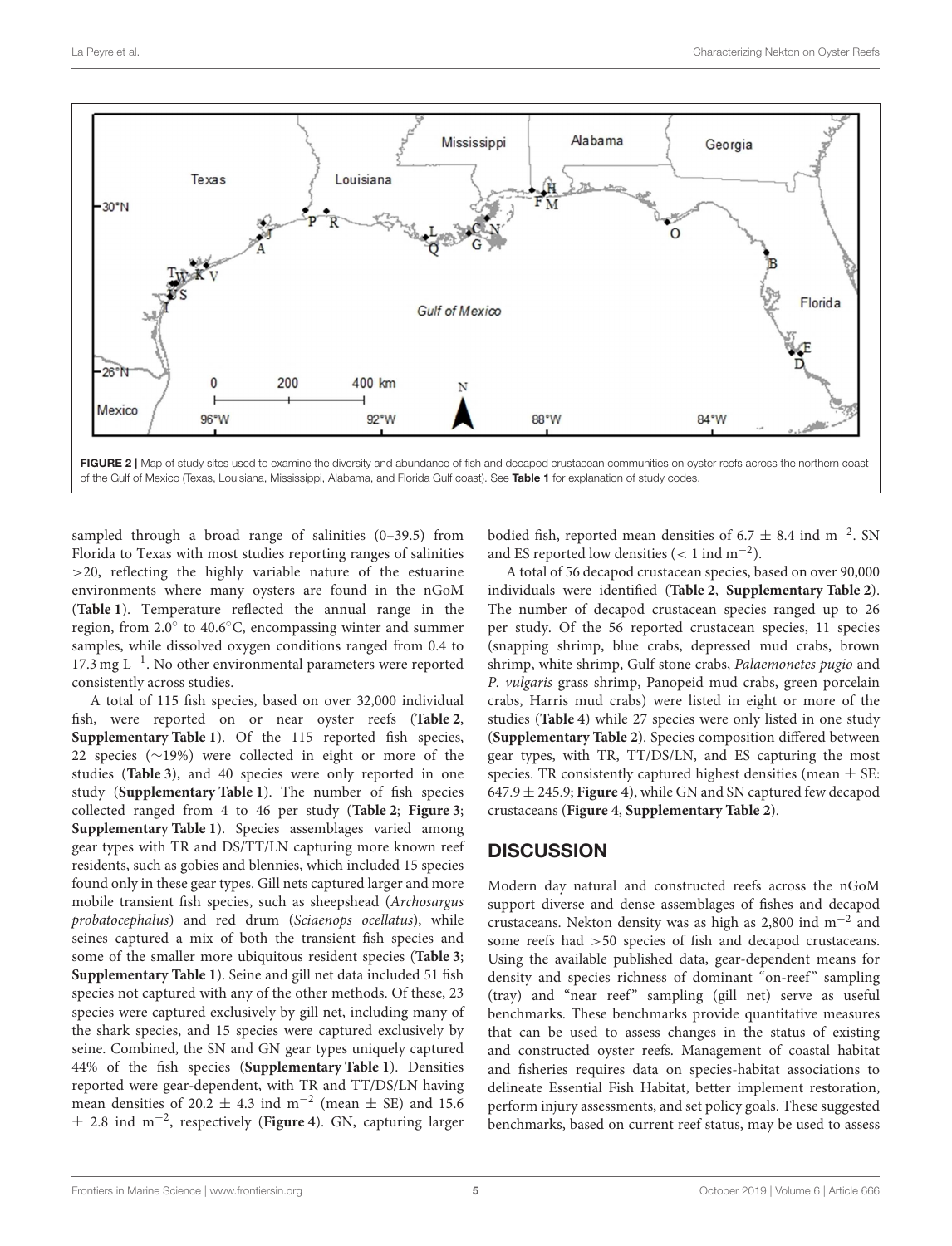<span id="page-6-0"></span>

| <b>Study</b>                                    | Reef<br><b>Type</b> | Gear<br>type | No.<br>samples           | No. fish<br>collected    | No. crustaceans<br>collected | Effort $(m^{-2})$<br>or hrs) | <b>Mean fish density</b><br>(ind $m^{-2}$ OR ind $hr^{-1}$ ) | Mean crustacean density<br>(ind $m^{-2}$ OR ind $hr^{-1}$ ) | No. fish<br>species | No. crustacean<br>species |
|-------------------------------------------------|---------------------|--------------|--------------------------|--------------------------|------------------------------|------------------------------|--------------------------------------------------------------|-------------------------------------------------------------|---------------------|---------------------------|
| Plunket and La Peyre, 2005                      | N                   | <b>TR</b>    | 22                       | 226                      | 1,560                        | $6.7 \text{ m}^2$            | 33.2(4.5)                                                    | 168.4 (16.1)                                                | 8                   | 5                         |
| Gregalis et al., 2009                           | $\mathsf C$         | <b>TR</b>    | 576                      | 4,985                    | 13,970                       | 115.2 $m2$                   | 41.5(5.6)                                                    | 116.4 (15.9)                                                | $\overline{9}$      | 8                         |
| Brown et al., 2013                              | $\mathsf C$         | <b>TR</b>    | 80                       | 201                      | 15,004                       | $7.2 \text{ m}^2$            | 2.4(4.3)                                                     | 188.5 (33.8)                                                | 5                   | 12                        |
| La Peyre et al., 2014b                          | $\mathsf C$         | <b>TR</b>    | 60                       | 784                      | 302                          | 19.8 $m2$                    | 38.9 (16.6)                                                  | 18.2 (14.2)                                                 | $\overline{7}$      | 8                         |
| Beck and La Peyre, 2015                         | $\mathsf N$         | <b>TR</b>    | 58                       | 1,273                    | 5,360                        | 12.8 $m2$                    | 56.2(5.5)                                                    | 223.7 (12.6)                                                | 10                  | 10                        |
| George et al., 2015                             | $\mathsf{N}$        | <b>TR</b>    | 50                       | $\overline{\phantom{a}}$ | $\overline{\phantom{a}}$     | $37.5 \text{ m}^2$           | $19.6(-)$                                                    | 414.5 $(-)$                                                 | 13                  | $\hbox{9}$                |
| Graham et al., 2017                             | $\mathsf C$         | <b>TR</b>    | 72                       | $\overline{\phantom{a}}$ | $\overline{\phantom{a}}$     | $10.8 \text{ m}^2$           | $20.7(-)$                                                    | $1031.9(-)$                                                 | 8                   | 10                        |
| Rezek et al., 2017                              | $\mathsf N$         | <b>TR</b>    | 15                       | 56                       | 3,142                        | $2.025 \text{ m}^2$          | $27.7(-)$                                                    | $1551.5(-)$                                                 | 5                   | 3                         |
| Rezek et al., 2017                              | $\mathbb{C}$        | <b>TR</b>    | 15                       | 24                       | 5,758                        | $2.025 \text{ m}^2$          | 11.9 $(-)$                                                   | $2843.6(-)$                                                 | $\overline{7}$      | $\overline{7}$            |
| Aguilar, 2017; Aguilar Marshall<br>et al., 2019 | $\mathsf{C}$        | <b>TR</b>    | 72                       | $\overline{\phantom{a}}$ | $\overline{\phantom{a}}$     | $20.16 \text{ m}^2$          | $19.5(-)$                                                    | $393.4(-)$                                                  | $\overline{4}$      | 13                        |
| Blomberg et al., 2018b                          | $\mathsf{N}$        | <b>TR</b>    | 36                       | 217                      | 5,769                        | 15.84 $m2$                   | $13.95(-)$                                                   | $371.6(-)$                                                  | 15                  | 10                        |
| Blomberg et al., 2018b                          | $\mathsf C$         | <b>TR</b>    | 36                       | 285                      | 7,046                        | 15.84 $m2$                   | $18.35(-)$                                                   | 453.86 $(-)$                                                | 13                  | $\hbox{9}$                |
| Plunket and La Peyre, 2005                      | $\mathsf N$         | GN           | 18                       | 234                      | $\mathsf{O}\xspace$          | 32h                          | 6.4(1.9)                                                     | 0.0                                                         | 16                  | $\mathsf{O}\xspace$       |
| Simonsen, 2008; Simonsen<br>and Cowan, 2013     | $\mathsf{N}$        | GN           | 28                       | 2,156                    | 66                           | 28h                          | 68 (13.2)                                                    | < 1.0                                                       | 25                  | $\mathbf{2}$              |
| Gregalis et al., 2009                           | $\mathsf C$         | GN           | 288                      | $\overline{\phantom{a}}$ | $\mathsf{O}\xspace$          | 1,152h                       | 8.4(5.3)                                                     | 0.0                                                         | 40                  | $\mathsf{O}\xspace$       |
| Robillard et al., 2010                          | $\mathsf N$         | GN           | 16                       | 470                      | $\mathbf{2}$                 | 40h                          | 11.8 $(-)$                                                   | $<$ 0.1 (-)                                                 | 18                  | $\mathbf{2}$              |
| Scyphers et al., 2011                           | $\mathsf C$         | GN           | $\sim$                   | 4,647                    | $\mathsf{O}\xspace$          | 1,258h                       | $3.87(-)$                                                    | 0.0                                                         | 46                  | $\mathsf{O}\xspace$       |
| La Peyre et al., 2013                           | $\mathsf C$         | GN           | 18                       | 36                       | $\overline{4}$               | 18h                          | 2.0(0.6)                                                     | 0.2(0.1)                                                    | $\mathcal G$        | $\mathbf{1}$              |
| Brown et al., 2013                              | C                   | GN           | 104                      | 217                      | $\mathbf{2}$                 | 104h                         | 1.3(0.3)                                                     | < 0.5                                                       | 22                  | $\mathbf{2}$              |
| La Peyre et al., 2014b                          | C                   | GN           | 60                       | 845                      | 87                           | 120h                         | 7.0(0.8)                                                     | 0.7(0.2)                                                    | 23                  | 3                         |
| Zimmerman et al., 1989                          | N                   | <b>DS</b>    | 16                       | 791                      | 2,937                        | 41.6 $m2$                    | $4.3(1.0) - 34.0(16.9)$                                      | $36.4(4.3) - 104.8(18.8)$                                   | 15                  | 11                        |
| Shervette and Gelwick, 2008                     | $\mathsf{N}$        | <b>DS</b>    | 24                       | 345                      | 1,122                        | $28.1 \text{ m}^2$           | $12.3(-)$                                                    | $39.9(-)$                                                   | 26                  | 16                        |
| Stunz et al., 2010                              | $\mathsf C$         | <b>DS</b>    | 40                       | 609                      | 2,491                        | 104 $\rm m^2$                | 17.2(1.9)                                                    | 62.3(9.9)                                                   | 26                  | 26                        |
| Humphries et al., 2011a                         | $\mathsf C$         | <b>DS</b>    | 40                       | 244                      | 324                          | $40 \text{ m}^2$             | 6.9(1.5)                                                     | 9.1(1.9)                                                    | 16                  | 6                         |
| Simonsen, 2008; Simonsen<br>and Cowan, 2013     | $\mathsf{N}$        | SN           | 28                       | 1,993                    | $\sqrt{2}$                   | 560 $m2$                     | 0.7(0.39)                                                    | < 0.1                                                       | 34                  | $\overline{c}$            |
| Scyphers et al., 2011                           | C                   | <b>SN</b>    | $\overline{\phantom{a}}$ | 3,385                    | 776                          | 55,440 m <sup>2</sup>        | $0.5(-)$                                                     | $0.23(-)$                                                   | 42                  | $\overline{7}$            |
| La Peyre et al., 2013                           | $\mathsf C$         | SN           | 36                       | 836                      | 141                          | 2,160 $m2$                   | 0.8(0.3)                                                     | 0.1(0.04)                                                   | 14                  | $\overline{4}$            |
| La Peyre et al., 2014b                          | C                   | SN           | 117                      | 4,839                    | 1,883                        | 14,625 $m2$                  | 0.3(0.09)                                                    | 0.1(0.04)                                                   | 44                  | $\overline{7}$            |
| Robillard et al., 2010                          | $\mathsf N$         | <b>ES</b>    | 16                       | 433                      | 635                          | 1,600 $m2$                   | 0.3(                                                         | $0.4(-)$                                                    | 16                  | 11                        |
| Nevins et al., 2014                             | $\mathsf N$         | <b>ES</b>    | 48                       | 1,001                    | 1,411                        | $3,744 \text{ m}^2$          | 0.15(0.10)                                                   | 0.14(0.03)                                                  | 14                  | 10                        |
| Aguilar, 2017; Aguilar Marshall<br>et al., 2019 | $\mathsf C$         | ES           | 40                       | $\overline{\phantom{a}}$ | $\overline{\phantom{a}}$     | 5,760 $m2$                   | $0.11(-)$                                                    | $3.42(-)$                                                   | 10                  | 21                        |
| Tolley and Volety, 2005                         | N                   | LN           | 30                       | 300                      | 1,920                        | $30 \text{ m}^2$             | $10(-)$                                                      | $64(-)$                                                     | 16                  | 10                        |
| Tolley et al., 2006                             | N                   | LN           | 90                       | 299                      | 5,187                        | $45 \text{ m}^2$             | $6.6(-)$                                                     | 115.3 $(-)$                                                 | 12                  | 11                        |
| Glancy et al., 2003                             | N                   | $\top$       | 76                       | n/a                      | 11,543                       | $76 \text{ m}^2$             | n/a                                                          | $155.4(-)$                                                  | n/a                 | 15                        |
| Gain, 2009; Gain et al., 2017                   | $\mathsf{N}$        | $\top$       | 27                       | $\sim$ 600               | ~2,300                       | $27 \text{ m}^2$             | 25.1(2.1)                                                    | 157.1 (30.2)                                                | 28                  | 15                        |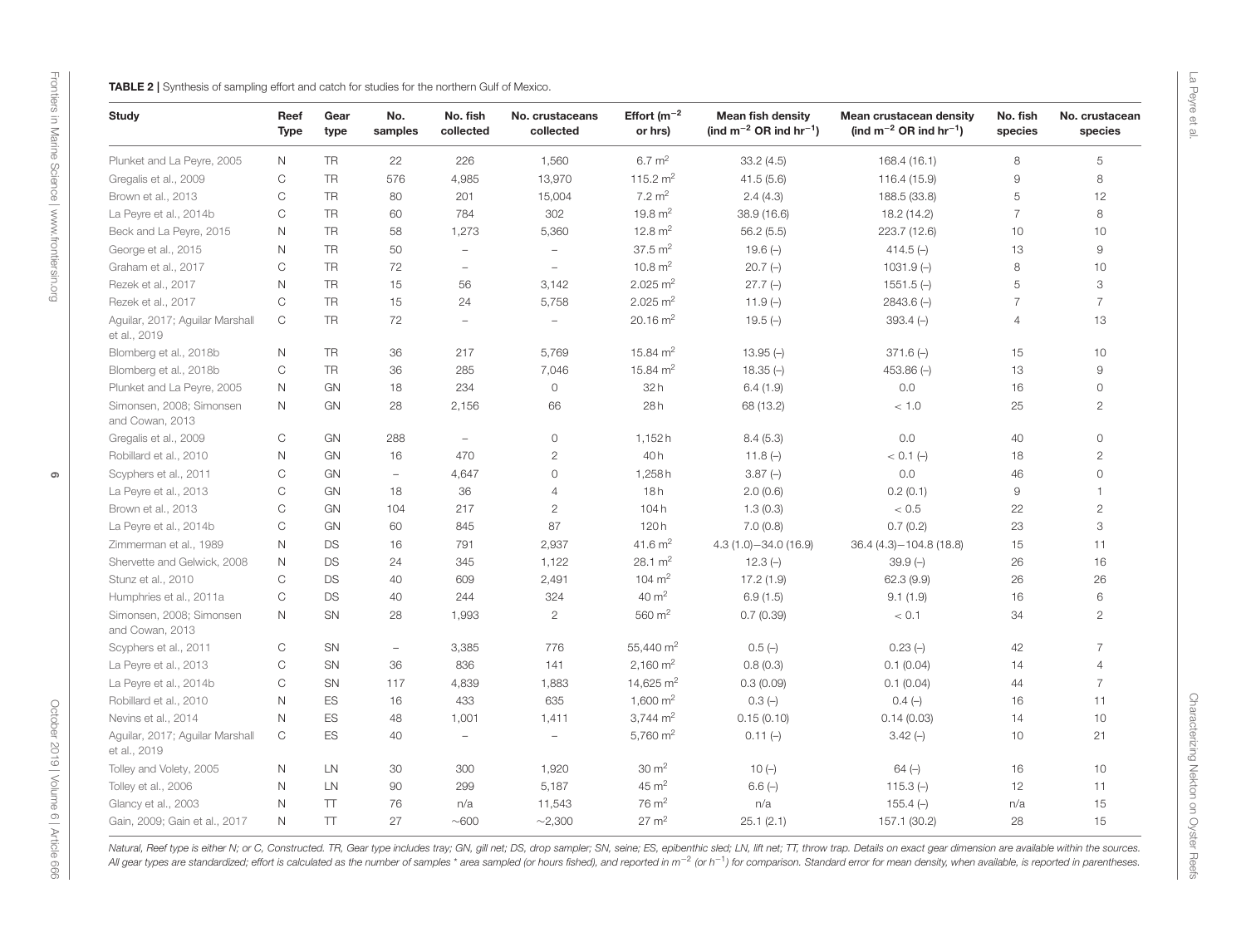<span id="page-7-0"></span>

| <b>Fish species</b>         | <b>Common name</b>    | Sampling gear              | Location           | Source                                            |
|-----------------------------|-----------------------|----------------------------|--------------------|---------------------------------------------------|
| Anchoa mitchilli            | Bay anchovy           | DS, ES, SN, TR             | LA, MS, TX         | A, F, G, J, K, N, P, Q, S, V                      |
| Ariopsis felis              | Hardhead catfish      | GN, SN                     | AL, LA, TX         | C, G, H, K, M, N, O, Q                            |
| Archosargus probatocephalus | Sheepshead            | DS, GN, LN, SN, TR         | AL, FL, LA, TX     | A, C, D, E, H, J, L, M, Q, S                      |
| <b>Bagre marinus</b>        | Gaftopsail catfish    | GN, SN, TR                 | AL, LA, TX         | C, G, H, K, M, N, O, Q, S                         |
| Bairdiella chrysoura        | Silver perch          | DS, ES, GN, LN, SN, TR, TT | AL, FL, LA, TX     | C, D, G, H, I, J, K, L, M, N, Q, S, V             |
| Brevoortia patronus         | Gulf menhaden         | DS, ES, GN, SN             | AL, LA, TX         | A, C, G, H, J, K, M, N, O, Q                      |
| Chaetodipterus faber        | Atlantic spadefish    | DS, GN, SN, TR             | AL, LA             | C, G, H, L, M, O, Q, R                            |
| Chasmodes bosquianus        | Striped blenny        | DS, ES, TR, TT             | LA, MS, TX         | A, C, F, I, J, K, O, Q, R, S                      |
| Ctenogobius boleosoma       | Darter goby           | DS, ES, SN, TR, TT         | AL, LA, MS, TX     | C, F, G, H, I, J, K, L, P, Q, R, W                |
| Cynoscion arenarius         | Sand seatrout         | GN, SN                     | AL, LA, TX         | C, G, H, K, M, N, O, Q                            |
| Cynoscion nebulosus         | Spotted seatrout      | DS, ES, GN, SN, TT         | AL, LA, TX         | C, G, H, I, J, K, M, N, O, P, Q                   |
| Gobiesox strumosus          | <b>Skilletfish</b>    | DS, ES, LN, SN, TR         | AL, FL, LA, MS, TX | A, C, E, F, H, J, L, N, O, P, Q, R, S, T, U, V, W |
| Gobiosoma bosc              | Naked goby            | DS, ES, LN, SN, TR, TT     | AL, FL, LA, MS, TX | A, C, E, F, H, I, J, K, L, N, P, Q, R, S, T, U, W |
| Hypsoblennius hentz         | Feather blenny        | DS, ES, LN, TR             | AL, FL, LA, MS, TX | C, D, E, F, H, P, S, V, W                         |
| Lagodon rhomboides          | Pinfish               | DS, ES, LN, GN, SN, TR, TT | AL, FL, LA, MS, TX | A, C, D, E, F, G, H, I, J, K, M, N, Q, S          |
| Leiostomus xanthurus        | Spot                  | DS, GN, SN, TR             | AL, LA, MS, TX     | C, F, G, H, J, K, M, Q, W                         |
| Lutjanus griseus            | Mangrove/gray snapper | DS, GN, LN, SN, TR, TT     | AL, FL, LA, TX     | D, E, G, I, J, L, M, Q, R, W                      |
| Micropogonias undulatus     | Atlantic croaker      | DS, ES, GN, SN, TR         | AL, LA, TX         | C, G, H, J, K, M, O, P, Q, V                      |
| Myrophis punctatus          | Speckled worm eel     | DS, TR                     | AL, LA, MS, TX     | A, F, H, J, L, M, Q, R, W                         |
| Opsanus beta                | Gulf toadfish         | DS, LN, SN, TR, TT         | AL, FL, LA, TX     | A, C, D, E, H, I, J, L, M, O, Q, R, S, T, U, V, W |
| Pogonias cromis             | Black drum            | ES, GN, SN                 | AL, LA, TX         | C, G, H, K, M, N, O, P, Q                         |
| Symphurus plagiusa          | Blackcheek tonguefish | DS, ES, LN, GN, SN         | AL, FL, LA, MS, TX | D, F, G, J, K, L, M, P                            |

*TR, Gear type includes tray; GN, gill net; DS, drop sampler; SN, seine; ES, epibenthic sled; LN, lift net; TT, throw trap. Source is indicated in* [Table 1](#page-4-0) *by letter.*



<span id="page-7-1"></span>SN, seine; ES, epibenthic sled. Box represents 25, 50, and 75% quantilets, with whiskers at ±1.5\*IQR.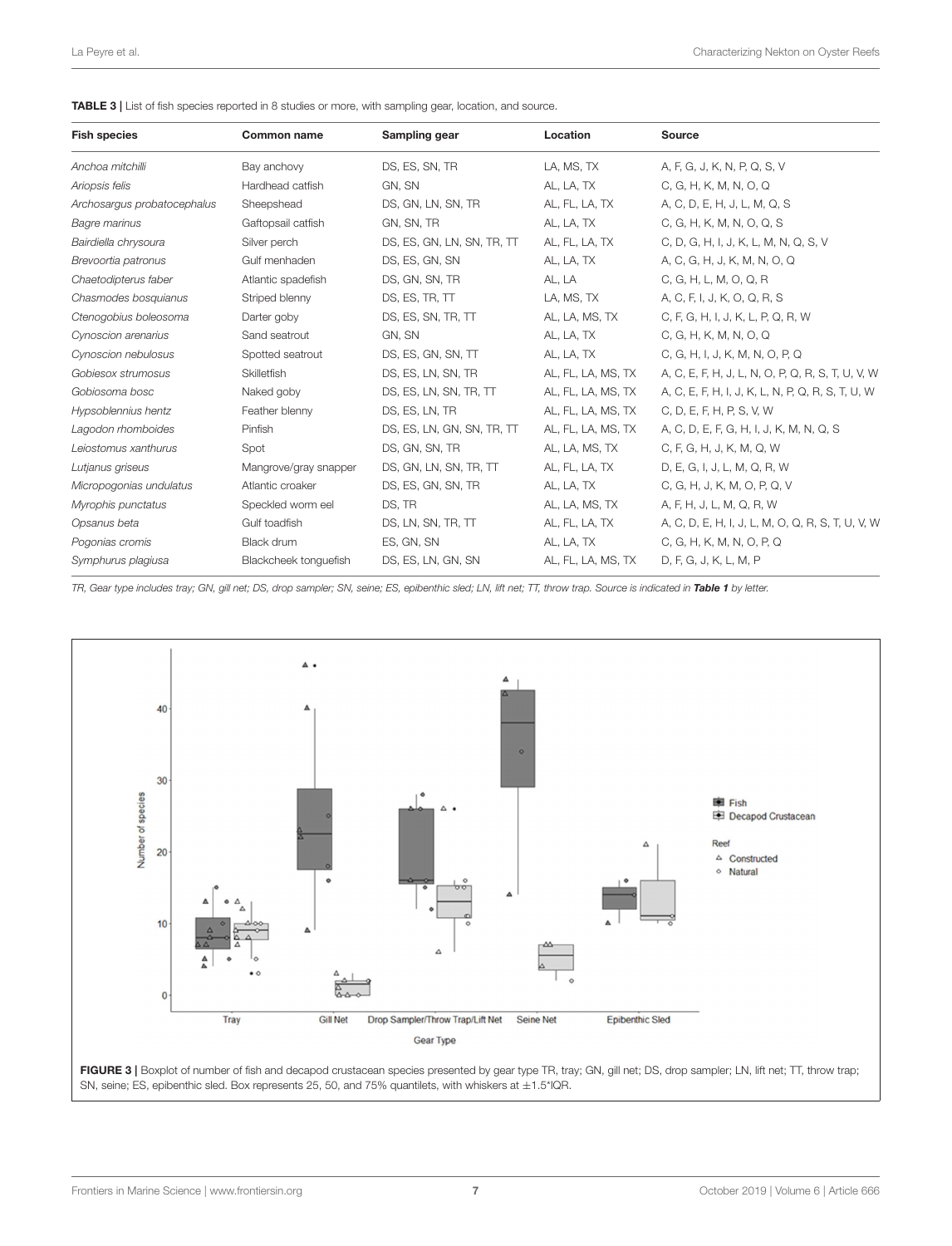

<span id="page-8-0"></span>trends in oyster reef habitat support of fisheries and ecosystem functioning for this region.

Relating specific assemblages or densities to reef characteristics or across locations was problematic due to a lack of gear standardization, established gear conversion factors for oyster reefs, and reef habitat metrics. For example, some studies only used gill nets and seines to sample whereas others used drop samplers; given differences in catch efficiencies based on species' identity and size, and variable efficiency of different gear types across reefs, results from different gear types are not directly comparable [\(Zimmerman et al., 1984\)](#page-13-2). As more data are collected, methodologies are standardized, or conversion factors developed, these fish and decapod crustacean benchmarks will become more targeted to specific locations, reef complexity or reef type.

#### Reef Characteristics and Complexity

Reef characteristics, such as adjacent habitats, connectivity, habitat redundancy, and water quality all affect fish and decapod crustacean assemblages, and are thus vital metrics for interpreting benchmark data. In general, data synthesized for this study lacked consistent reporting of reef location, in terms of adjacent habitats, connectivity or habitat redundancy, or complexity even though these factors influence nekton assemblages. For example, in Texas, [Nevins et al. \(2014\)](#page-12-31) hypothesized that low faunal densities observed on natural oyster reefs may be a result of adjacent habitats, as well as difficulties sampling the complex habitat. [Tolley et al. \(2006\)](#page-12-23) highlighted the impacts of salinity and freshwater flow on reef assemblages identifying flow rates and salinity as key location characteristics influencing reef communities. For constructed reefs, [Gregalis et al. \(2009\)](#page-11-19) demonstrated that reef height affected fish abundance, while resident species abundance and transient fish assemblages varied by reef location. In some cases, reefs have been proposed as potentially redundant habitat due to their location adjacent to or near other high-quality habitat (i.e., [Geraldi et al., 2009;](#page-11-38) [La Peyre et al., 2014a;](#page-12-7) [Heck et al., 2017\)](#page-11-39). Reporting distance to adjacent habitats, reef exposure, and water quality/level at sampling would be useful for studies to better understand drivers of fish and decapod crustacean occupancy of oyster reefs.

Habitat complexity may also affect nekton assemblages through direct and indirect effects on trophic cascades, predation and habitat availability (e.g., [Grabowski et al., 2008;](#page-11-40) Humphries et al., [2011a\)](#page-11-22). Quantifying complexity, particularly across various constructed reef materials remains challenging. In particular, while habitat complexity may be important, some studies have suggested a potential complexity threshold due to failure of finding increasing nekton numbers with increased complexity (e.g., [Humphries et al., 2011b;](#page-11-41) [George et al., 2015\)](#page-11-25). For example,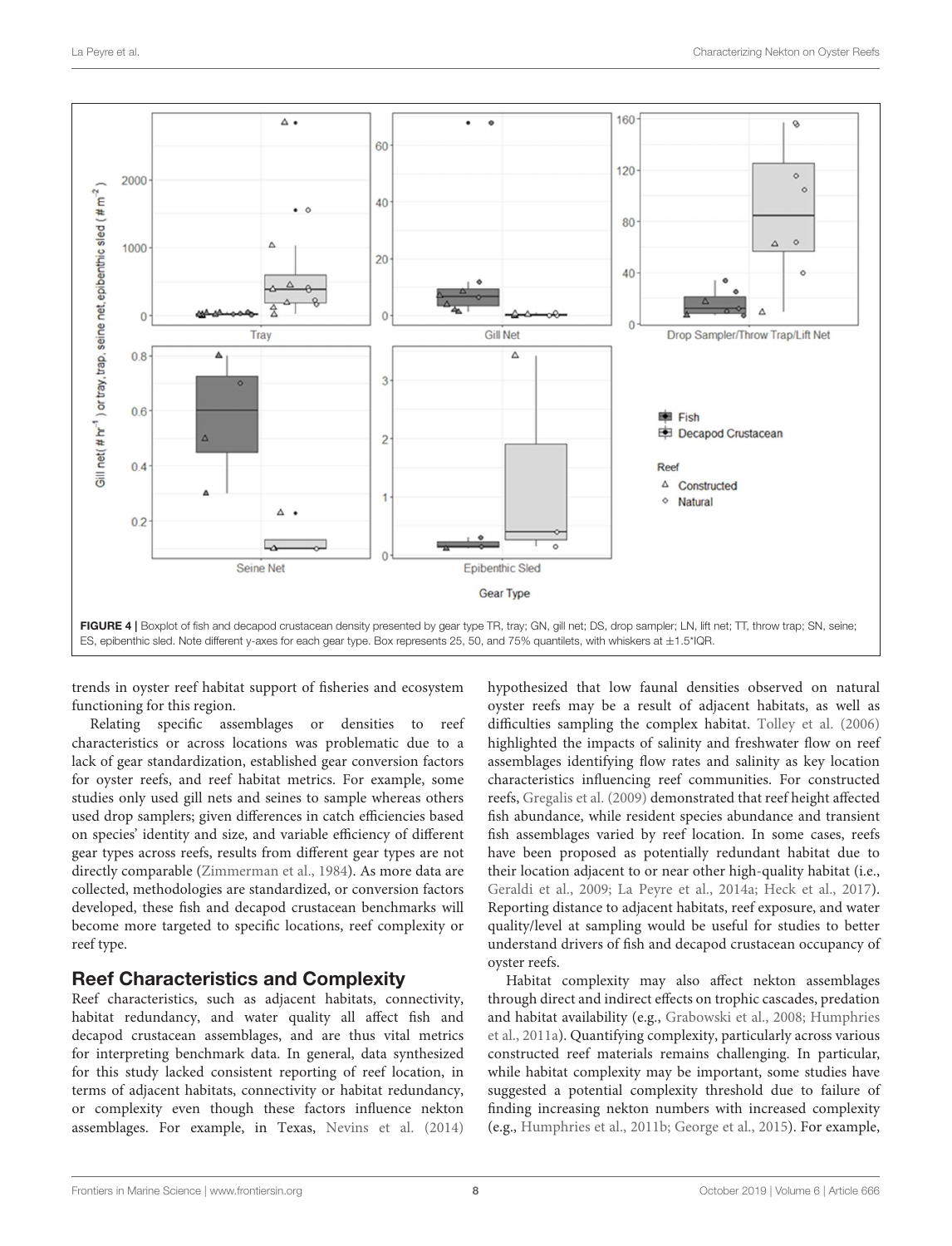<span id="page-9-0"></span>

| TABLE 4   List of decapod crustacean species reported in 8 studies or more, with sampling gear, location, and source. |  |
|-----------------------------------------------------------------------------------------------------------------------|--|
|-----------------------------------------------------------------------------------------------------------------------|--|

| Decapod crustacean species | Common name                    | Sampling gear              | Location           | Source                                                     |
|----------------------------|--------------------------------|----------------------------|--------------------|------------------------------------------------------------|
| Alpheus heterochaelis      | Snapping shrimp                | DS, ES, LN, TR, TT         | AL, FL, LA, TX     | A, B, D, E, H, I, J, K, L, O, P, Q, R, S, T, U, V, W       |
| Callinectes sapidus        | Blue crab                      | DS, ES, GN, LN, SN, TR, TT | AL, FL, LA, MS, TX | A, B, C, D, E, F, H, I, J, K, L, M, N, O, Q, R, S, T, W    |
| Eurypanopeus depressus     | Depressed/flatback<br>mud crab | DS, LN SN, TR, TT          | AL, FL, LA, MS, TX | A, B, D, E, F, H, I, J, O, Q, R,U                          |
| Farfantepenaeus aztecus    | Brown shrimp                   | DS, ES, GN, SN, TR         | LA, MS, TX         | F, G, I, J, K, L, N, O, P, Q, R, U, W                      |
| Litopenaeus setiferus      | White shrimp                   | DS, ES, GN, SN, TR, TT     | LA, MS, TX         | F, G, I, J, K, L, N, O, P, Q, W                            |
| Menippe adina              | Gulf stone crab                | DS, ES, TR, TT             | LA, MS, TX         | F, I, K, O, R, S, T, U, V, W                               |
| Palaemonetes pugio         | Grass shrimp                   | DS, SN, TR, TT             | FL, LA, MS, TX     | A, B, F, I, J, L, N, O, Q, T, W                            |
| Palaemonetes vulgaris      | Marsh grass shrimp             | DS, LN, TR                 | FL, MS, TX         | A, D, E, F, J, T, U, W                                     |
| Panopeidae/Xanthidae       | Mud crab sp.                   | DS, ES, LN, SN, TR, TT     | AL, FL, LA, MS, TX | A, B, C, D, E, F, H, I, J, K, L, M, O, P, Q, R, S, U, V, W |
| Petrolisthes armatus       | Green porcelain crab           | DS, LN, TR, TT             | FL, LA, TX         | A, B, D, E, I, J, O, R                                     |
| Rhithropanopeus harrisii   | Harris mud crab                | DS, LN, SN, TR, TT         | FL, LA, MS, TX     | B, E, F, I, J, O, Q, R                                     |

*TR, Gear type includes tray; GN, gill net; DS, drop sampler; SN, seine; ES, epibenthic sled; LN, lift net; TT, throw trap. Source is indicated in* [Table 1](#page-4-0) *by letter.*

[George et al. \(2015\)](#page-11-25) found no difference in nekton assemblages or prey mortality in experimental studies comparing five possible substrate materials. Similar densities of resident nekton despite increasing oyster density led the authors of one study to hypothesize that there might be a low threshold for habitat complexity [\(Beck and La Peyre, 2015\)](#page-11-24). These studies highlight the difficulty of relating nekton density and assemblage composition to habitat complexity; some of the differences, however, might also relate to faulty comparisons across studies as a result of sampling gear issues.

#### Impact of Sampling Gear

Sampling gear are selective for specific size ranges or species, and are not equally effective across, or within, complex habitats [\(Rozas and Minello, 1997\)](#page-12-48). For oyster reefs in particular, the natural and constructed reefs include a wide range of reef complexity, heterogeneity, reef sizes, reef history, and reef locations. All of these factors influence the assemblages found on or around oyster reefs [\(Grabowski et al., 2005;](#page-11-42) Luckenbach et al., [2005;](#page-12-49) [Geraldi et al., 2009;](#page-11-38) [Nevins et al., 2014;](#page-12-31) Beck and La Peyre, [2015\)](#page-11-24), as well as the effectiveness of gear types. While gear-dependent benchmarks for fish and decapod crustacean density and species number provide general region-wide values, the effects of the interaction of gear type with reef complexity, type, and location remain unknown.

Our study highlighted that different gear types capture different assemblages and numbers of nekton. The highest densities of fish and decapod crustaceans were consistently quantified using methods sampling "on-reef" despite reporting the lowest sampling effort. Specifically, trays, and/or enclosure samplers (lift nets, throw traps, drop-samplers), report sampling "on-reef," where they capture species generally occupying interstitial spaces within the reef structure. Some variance between these gear types likely reflects differences in location as they cannot be used across all reef types (i.e., throw traps and drop-samplers require water depth  $< 1$ . 5 m), or require small patches of reefs where the sampler can fully enclose the reef (i.e., [Stunz et al., 2010;](#page-12-27) [Humphries et al., 2011a\)](#page-11-22). Substrate trays sampled similar resident faunal assemblages as other "on-reef" gear, but can be used at greater depths and on larger reef patches. Trays are often criticized for allowing organisms to escape during retrieval in deeper waters, although modifications including nets that can be drawn closed have been suggested (Beck and La Peyre, [2015\)](#page-11-24). Overall, resident decapod crustaceans (e.g., panopeid crabs) and resident fishes (e.g., gobies, blennies) were ubiquitous on the nGoM oyster reefs. In coral reef systems, these cryptobenthic fauna have been shown to provide as much as 70% of the energy consumed in the ecosystem [\(Brandl et al., 2019\)](#page-11-43). However, many of these species were captured only with tray sampling, suggesting that without these sampling approaches, an important part of the oyster reef community would not be captured.

In contrast, lower numbers were generally captured using gear sampling adjacent to the reef; specifically, by seines and gill nets. Due to the nature of the reef, these techniques limit sampling to near the reef. These approaches however captured the larger commercially and recreationally important fish species of interest, such as red drum (Sciaenops ocellatus), and Spanish mackerel (Scomberomorus maculatus). For both gill net and seine sampling, variation in mesh size, time of day, water flow, and distance covered all influence catch rates (e.g., Vandergroot et al., [2011;](#page-12-50) [Hubert et al., 2012\)](#page-11-44). While techniques exist for standardizing data for some of these differences (i.e., mesh size; [Shoup and Ryswky, 2016\)](#page-12-51), other details may be more difficult to reconcile (i.e., interaction with hydrology, reef characteristics), and are often not fully reported.

Gear conversion factors have been developed for comparing different sampling gear, using a variety of statistical techniques (i.e., [Pelletier, 1998;](#page-12-52) [Gibson-Reinemer et al., 2016\)](#page-11-45). This might be a useful technique to standardize reported densities and species' numbers for oyster reefs, if effects of habitat location and complexity can be reconciled. For example, even when similar gears can be used, their catch efficiencies and deployment techniques can vary dramatically across conditions. Drop samplers were found to have over 90% catch efficiency at small Texas oyster reefs [\(Zimmerman et al., 1984;](#page-13-2) [Stunz et al., 2010\)](#page-12-27),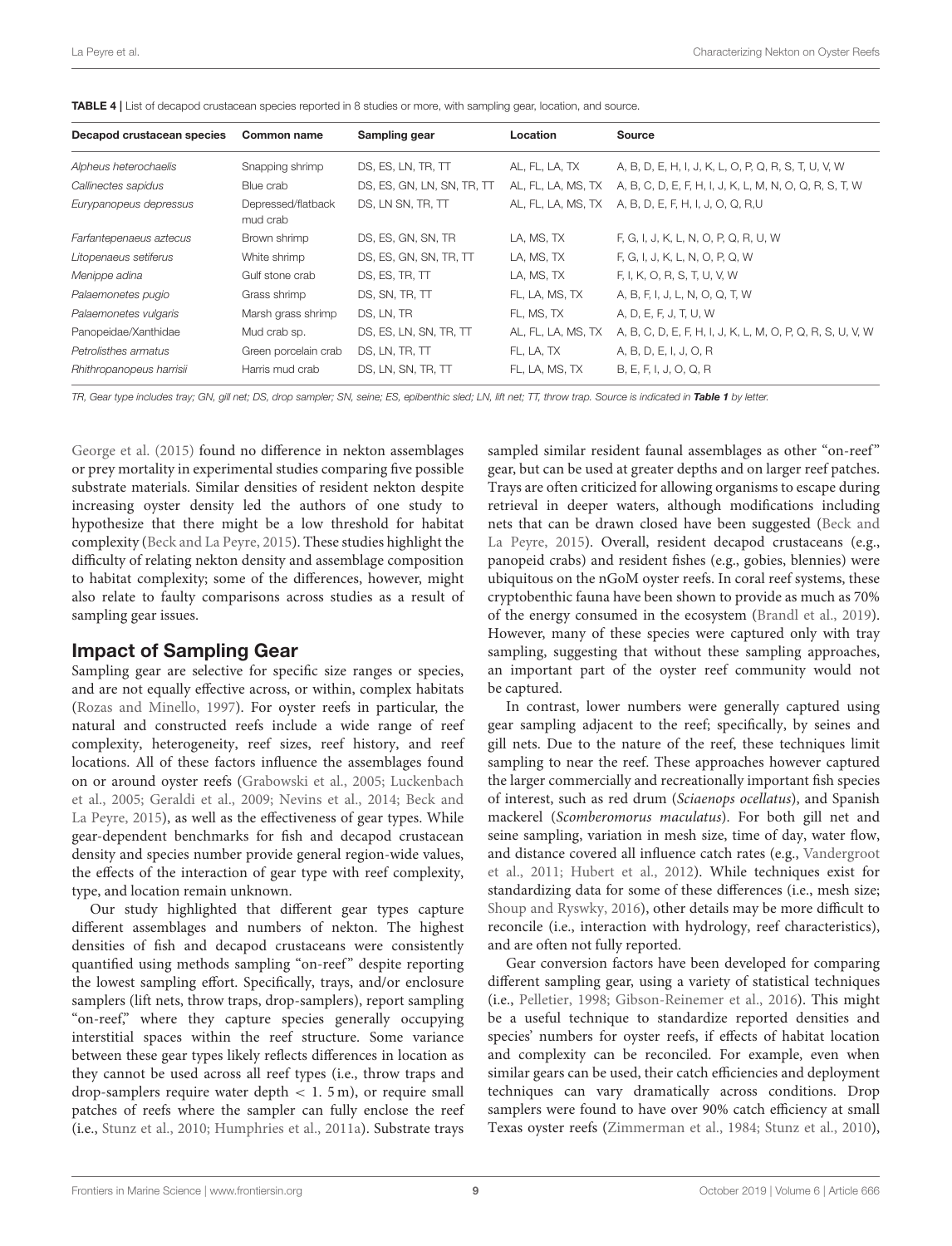<span id="page-10-4"></span>but this rate is highly correlated to water clarity and wave action [\(Rozas and Minello, 1997\)](#page-12-48), two variables that are not frequently reported. Improved reporting of full environmental conditions, standardization of gear type for specific habitats, and, as data permit, exploring possible gear conversion factors could help in developing more targeted reef benchmarks than what we present here.

## Reef Restoration, Monitoring, and Benchmarks

<span id="page-10-3"></span>If we consider the current state of oyster reefs to be the desired reference condition for assessing changes in status and setting goals and policy for restoration [\(Coen and Luckenbach,](#page-11-11) [2000;](#page-11-11) [NRC, 2017\)](#page-12-3), this synthesis provides a set of benchmarks based on means and ranges of current values found across the region. These benchmarks help provide an abundance, density and composition of fish and decapod crustaceans expected to occupy a reef. We suggest these benchmarks as gear-dependent goals, using trays and gill nets, the two most versatile gear types used to sample "on-reefs" (tray), and "near-reefs" (gill nets). To effectively develop and use this approach, habitat characteristics that may be driving the differences between reef assemblages, densities, and species richness need to be better documented. Specifically, habitat characteristics, including reef location, complexity, water quality, and reef exposure critically influence occupancy of reefs by nekton, and benchmarks should be developed to reflect these variations. These same habitat characteristics, along with sampling conditions (i.e., winds, currents, waves, tidal conditions) may also impact sampling gear efficiency. Suggested benchmarks should be treated as a general guide for this region, with adjustments made based on knowledge of local reef habitat characteristics and conditions during sampling. Ideally, future data collection will provide for more targeted benchmarks for this region.

Over the last decade, the oyster reef restoration community has developed and increasingly follows detailed guidance for selection of restoration sites [\(Coen et al., 2004,](#page-11-12) and further discussed in [Coen and Humphries, 2017\)](#page-11-17) and monitoring reef restoration (i.e., [Baggett et al., 2015\)](#page-11-10). However, the difference between these original criteria for guiding site selection, and assessing occupancy by fish and decapod crustaceans, is that the characteristics of the species assemblage using a reef may be dependent on variables that do not necessarily limit oyster reef development (e.g., structural complexity). As a result, better quantification of occupancy of oyster reefs by fish and decapod crustaceans would significantly help in predicting effects of reef complexity, or location [\(Gilby et al., 2018\)](#page-11-46).

With enormous investments targeted for habitat restoration in the nGoM, and continued emphasis on habitat-species linkages through Essential Fish Habitat policy, quantitative

#### **REFERENCES**

<span id="page-10-1"></span>Aguilar Marshall, D., Lebreton, B., Palmer, T., De Santiago, K., and Beseres Pollack, J. (2019) Salinity disturbance affects faunal community composition and standardized baseline data to establish benchmarks are increasingly important for managers and policy-makers (Baggett et al., [2015;](#page-11-10) [NRC, 2017;](#page-12-3) [Blomberg et al., 2018a\)](#page-11-47). In the nGoM, over 6 billion USD has been designated for restoration of ecosystems [\(Environmental Law Institute, 2016\)](#page-11-48) as a result of injury settlements. To ensure effective use of these funds, and to support existing policies related to fisheries and habitat management, generation of standardized monitoring metrics and clear benchmarks to help assess restoration and policy outcomes remains critical.

## DATA AVAILABILITY STATEMENT

Datasets were taken from the published literature identified in **[Table 1](#page-4-0)**.

## AUTHOR CONTRIBUTIONS

ML, DA, and LM reviewed the literature, analyzed and graphed the data. ML and AH conceived the idea, and led the writing. DA and LM contributed to writing of the manuscript.

## FUNDING

This work was supported by funding from the Louisiana Department of Wildlife and Fisheries through support for the U.S. Geological Survey, Louisiana Fish and Wildlife Cooperative Research Unit.

## ACKNOWLEDGMENTS

We thank the many researchers who answered questions, and shared (and dug up) old datasets summarized in this work. This work benefitted from discussions, provision of raw data, and input from numerous researchers including Drs. Steven Scyphers, Kevin Gregalis, and Thomas Glancy, as well as Steve Beck. Drs. Shaye Sable, Brittany Blomberg, and Loren Coen provided comments on an earlier version of this manuscript as well as a number of reviewers. We thank constructive reviews from two reviewers for significant improvements to this manuscript. Any use of trade, firm, or product names is for descriptive purposes only and does not imply endorsement by the U.S. Government.

## SUPPLEMENTARY MATERIAL

<span id="page-10-2"></span>The Supplementary Material for this article can be found [online at: https://www.frontiersin.org/articles/10.3389/fmars.](https://www.frontiersin.org/articles/10.3389/fmars.2019.00666/full#supplementary-material) 2019.00666/full#supplementary-material

and organic matter on a restored Crassostrea virginica oyster reef. Estuarine, Coastal Shelface Sci. 226:106267. doi: [10.1016/j.ecss.2019.106267](https://doi.org/10.1016/j.ecss.2019.106267)

<span id="page-10-0"></span>Aguilar, D. (2017). Salinity Disturbance Affects Community Structure and Organic Matter on a Restored Crassostrea virginica Oyster Reef in Matagorda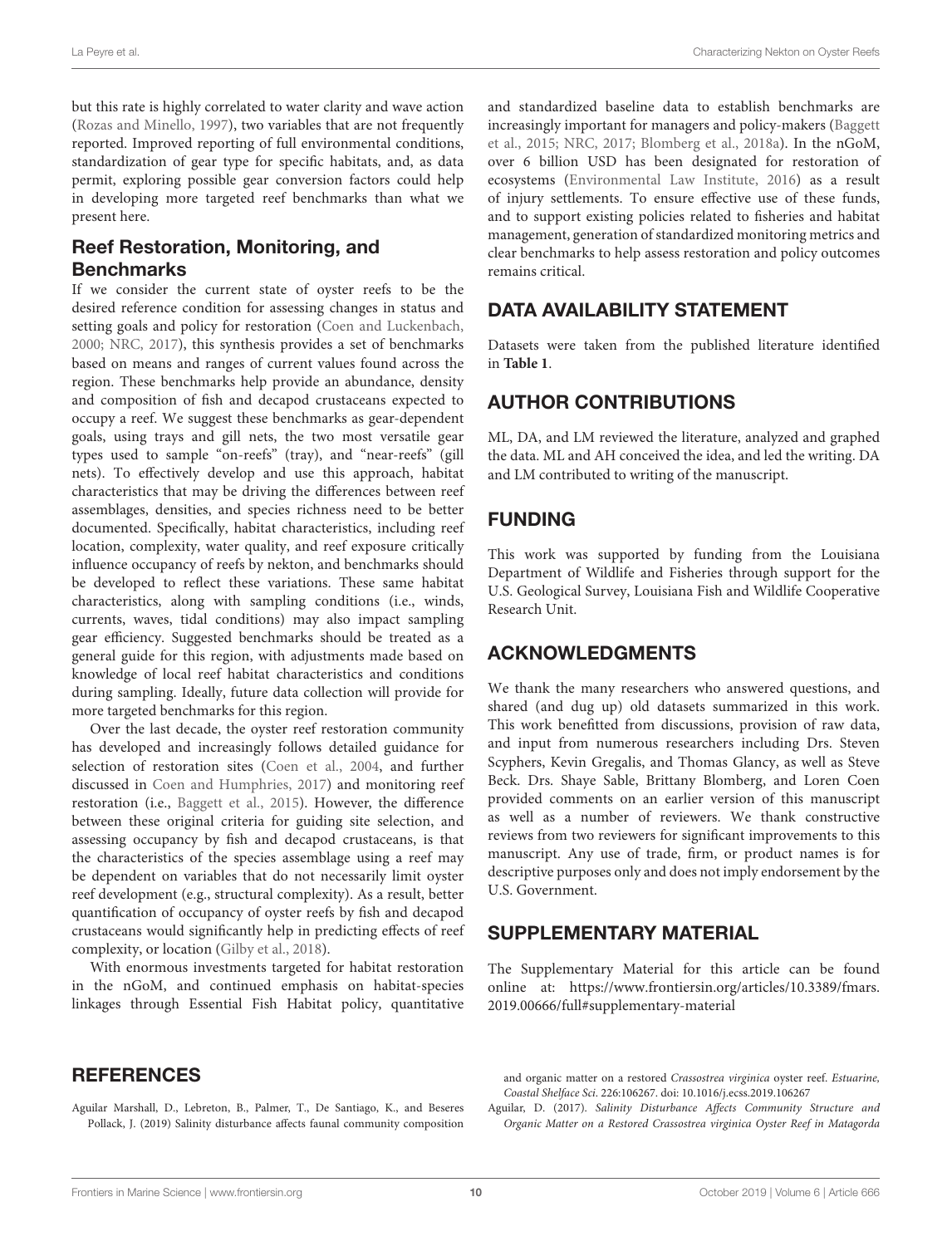Bay, Texas. Master's thesis. Corpus Christi, TX: A&M University– Corpus Christi.

- <span id="page-11-15"></span>Angermeier, P. L., and Karr, J. R. (1994) Biological integrity versus biological diversity as policy directives. BioScience 44, 690–697. doi: [10.2307/1312512](https://doi.org/10.2307/1312512)
- <span id="page-11-10"></span>Baggett, L. D., Powers, S. P., Brumbaugh, R. D., Coen, L. D., DeAngelis, B. M., Greene, J. K., et al. (2015). Guidelines for evaluating performance of oyster habitat restoration. Restor. Ecol. 23, 737–745. doi: [10.1111/rec.12262](https://doi.org/10.1111/rec.12262)
- <span id="page-11-0"></span>Barbier, E. B., Hacker, S. D., Kennedy, C., Koch, E. W., Stier, A. C., and Silliman, B. R. (2011). The value of estuarine and coastal ecosystem services. Ecol. Mongr. 81, 169–193. doi: [10.1890/10-1510.1](https://doi.org/10.1890/10-1510.1)
- <span id="page-11-8"></span>Beck, M. W., Brumbaugh, R. D., Airoldi, L., Carranza, A., Coen, L. D., Crawford, C., et al. (2011). Oyster reefs at risk and recommendations for conservation, restoration, and management. BioScience 61, 107–116. doi: [10.1525/bio.2011.61.2.5](https://doi.org/10.1525/bio.2011.61.2.5)
- <span id="page-11-24"></span>Beck, S. L., and La Peyre, M. (2015). Effects of oyster harvest activities on Louisiana reef habitat and resident nekton communities. Fish. Bull. 113, 327–340. doi: [10.7755/FB.113.3.8](https://doi.org/10.7755/FB.113.3.8)
- <span id="page-11-1"></span>Bennett, E. M., Cramer, W., Begossi, A., Cundill, G., Diaz, S., Egoh, B. N., Geijzendorffer, I. R., et al. (2015). Linking biodiversity, ecosystem services and human well-being: three challenges for designing research for sustainability. Curr. Opin. Enviorn. Sustain. 14, 76–85. doi: [10.1016/j.cosust.2015.03.007](https://doi.org/10.1016/j.cosust.2015.03.007)
- <span id="page-11-47"></span>Blomberg, B. N., Beseres Pollack, J., Montagna, P. A., and Yoskowitz, D. W. (2018a). Evaluating the U.S. Estuary Restoration Act to inform restoration policy implementation: A case study focusing on oyster reef projects. Marine Policy 91, 161–166. doi: [10.1016/j.marpol.2018.02.014](https://doi.org/10.1016/j.marpol.2018.02.014)
- <span id="page-11-27"></span>Blomberg, B. N., Palmer, T. A., Montagna, P. A., and Beseres Pollack, J. (2018b). Habitat assessment of a restored oyster reef in South Texas. Ecol. Eng. 122, 48–61. doi: [10.1016/j.ecoleng.2018.07.012](https://doi.org/10.1016/j.ecoleng.2018.07.012)
- <span id="page-11-43"></span>Brandl, S. J., Tornabene, L., Goatley, C. H., Casey, J. M., Morais, R. A., Côté, I. M., et al. (2019). Demographic dynamics of the smallest marine vertebrates fuel coral-reef ecosystem functioning. Science 364:peaav3384. doi: [10.1126/science.aav3384](https://doi.org/10.1126/science.aav3384)
- <span id="page-11-23"></span>Brown, L., Furlong, J., Brown, K. M., and La Peyre, M. K. (2013). Oyster reef restoration in the northern Gulf of Mexico: effect of artificial substrate and age on nekton and benthic macroinvertebrate assemblage use. Restor. Ecol. 22, 214–222. doi: [10.1111/rec.12071](https://doi.org/10.1111/rec.12071)
- <span id="page-11-3"></span>Coen, L. D., and Grizzle, R. (2007). The Importance of Habitat Created by Molluscan Shellfish to Managed Species Along the Atlantic Coast of the United States. Atlantic States Marine Fisheries Commission Habitat Management Series #8.
- <span id="page-11-7"></span>Coen, L. D., and Grizzle, R. (2016). "Bivalve molluscs," in Encyclopedia of Estuaries, ed M. Kennish (Dordrecht: Springer), 89–109.
- <span id="page-11-17"></span>Coen, L. D., and Humphries, A. T. (2017). "Chapter 19. Oyster-generated marine habitats: their services, enhancement and monitoring." in Routledge Handbook of Ecological and Environmental Restoration, eds S. Stuart and S. Murphy (New York, NY: Routledge), 274–294. doi: [10.4324/9781315685977-19](https://doi.org/10.4324/9781315685977-19)
- <span id="page-11-11"></span>Coen, L. D., and Luckenbach, M. W. (2000). Developing success criteria and goals for evaluating oyster reef restoration: ecological function or resource exploitation? Ecol. Eng. 15, 323–343. doi: [10.1016/S0925-8574\(00\)00084-7](https://doi.org/10.1016/S0925-8574(00)00084-7)
- <span id="page-11-6"></span>Coen, L. D., Luckenbach, M. W., and Breitburg, D. L. (1999). "The role of oyster reefs as an essential fish habitat: a review of current knowledge and some new perspectives," in Fish Habitat: Essential Fish Habitat and Rehabilitation, ed L. R. Benaka (Bethesda, MD: American Fisheries Society), 438–454.
- <span id="page-11-12"></span>Coen, L. D., Walters, K., Wilber, D., and Hadley, N. (2004). A South Carolina Sea Grant Report of a 2004 Workshop to Examine and Evaluate Oyster Restoration Metrics to Assess Ecological Function, Sustainability and Success: Results and Related Information. Sea Grant, 27. Available online at: [http://www.](http://www.oyster-restoration.org/wp-content/uploads/2012/06/SCSG04.pdf) [oyster-restoration.org/wp-content/uploads/2012/06/SCSG04.pdf](http://www.oyster-restoration.org/wp-content/uploads/2012/06/SCSG04.pdf) (accessed September 15, 2017).
- <span id="page-11-2"></span>Dufrêne, M., and Legendre, P. (1997). Species assemblages and indicator species: the need for a flexible asymmetrical approach. Ecol. Monogr. 67, 345–366. doi: [10.2307/2963459](https://doi.org/10.2307/2963459)
- <span id="page-11-13"></span>Ehrenfeld, J. G. (2000). Defining the limits of restoration: the need for realistic goals. Restor. Ecol. 8, 2–9. doi: [10.1046/j.1526-100x.2000.80002.x](https://doi.org/10.1046/j.1526-100x.2000.80002.x)
- <span id="page-11-48"></span>Environmental Law Institute (2016). BP Oil Spill Main Funding Process. Available online at: [http://eli-ocean.org/gulf/files/Overview-Educational-Material-4-21-](http://eli-ocean.org/gulf/files/Overview-Educational-Material-4-21-16.pdf) [16.pdf](http://eli-ocean.org/gulf/files/Overview-Educational-Material-4-21-16.pdf) (accessed March 15, 2018).
- <span id="page-11-5"></span>Frey, D. G. (1946). Oyster Bars of the Potomac River. Fish and Wildlife Service Special Scientific Report. 32, 1–93.
- <span id="page-11-33"></span><span id="page-11-30"></span><span id="page-11-29"></span><span id="page-11-20"></span>Gain, I. (2009). Oyster reefs as Nekton Habitat in Estuarine Ecosystems. Master's thesis. Corpus Christi, TX: Texas A&M University – Corpus Christi.
- <span id="page-11-21"></span>Gain, I. E., Brewton, R. A., Reese Robillard, M. M., Johnson, K. D., Smee, D. L., and Stunz, G. W. (2017). Macrofauna using intertidal oyster reef varies in relation to position within the estuarine mosaic. Mar. Biol. 164:8. doi: [10.1007/s00227-016-3033-5](https://doi.org/10.1007/s00227-016-3033-5)
- <span id="page-11-16"></span>Geist, J., and Hawkins, S. J. (2016). Habitat recovery and restoration in aquatic ecosystems: current progress and future challenges. Aquat. Conserv. 26, 942–962. doi: [10.1002/aqc.2702](https://doi.org/10.1002/aqc.2702)
- <span id="page-11-25"></span>George, L. M., De Santiago, K., Palmer, T. A., and Beseres Pollack, J. (2015). Oyster reef restoration: effect of alternative substrates on oyster recruitment and nekton habitat use. J. Coastal Conserv. 19, 13–22. doi: [10.1007/s11852-014-0351-y](https://doi.org/10.1007/s11852-014-0351-y)
- <span id="page-11-38"></span>Geraldi, N. R., Powers, S. P., Heck, K. L., and Cebrian, J. (2009). Can habitat restoration be redundant? Response of mobile fishes and crustaceans to oyster reef restoration in marsh tidal creeks. Mar. Ecol. Prog. Seri. 389, 171–180. doi: [10.3354/meps08224](https://doi.org/10.3354/meps08224)
- <span id="page-11-45"></span>Gibson-Reinemer, D. K., Ickes, B. S., and Chick, J. H. (2016) Development and assessment of a new method for combining catch per unit effort data from different fish sampling gears: multigear mean standardization (MGMS). Can. J. Fish. Aquat. Sci. 74, 8–14. doi: [10.1139/cjfas-2016-0003](https://doi.org/10.1139/cjfas-2016-0003)
- <span id="page-11-46"></span>Gilby, B. L., Olds, A. D., Peterson, C. H., Connolly, R. M., Voss, C. M., Bishop, M. J., et al. (2018). Maximizing the benefits of oyster ref restoration [for finfish and their fisheries.](https://doi.org/10.1111/faf.12301) Fish Fish. 19:931–947. doi: 10.1111/faf. 12301
- <span id="page-11-37"></span><span id="page-11-36"></span><span id="page-11-35"></span><span id="page-11-34"></span><span id="page-11-32"></span><span id="page-11-31"></span><span id="page-11-28"></span><span id="page-11-18"></span>Glancy, T., Frazer, T., Cichra, C., and Lindberg, W. (2003). Comparative patterns of occupancy by decapod crustaceans in seagrass, oyster, and marsh-edge habitats in a northeast Gulf of Mexico estuary. Estuaries 26, 1291–1301. doi: [10.1007/BF02803631](https://doi.org/10.1007/BF02803631)
- <span id="page-11-4"></span>Grabowski, J. H., Brumbaugh, R. D., Conrad, R. F., Keller, A. G., Opaluch, J., Peterson, C. H., et al. (2012). Economic valuation of ecosystem services provided by oyster reefs. BioScience 62, 900–909. doi[: 10.1525/bio.2012.62.10.10](https://doi.org/10.1525/bio.2012.62.10.10)
- <span id="page-11-40"></span>Grabowski, J. H., Hughes, A. R., and Kimbro, D. L. (2008). Habitat complexity influences cascading effects of multiple predators. Ecology 89, 3413–3422. doi: [10.1890/07-1057.1](https://doi.org/10.1890/07-1057.1)
- <span id="page-11-42"></span>Grabowski, J. H., Hughes, A. R., Kimbro, D. L., and Dolan, M. A. (2005). How habitat setting influences restored oyster reef communities. Ecology 86, 1926–1935. doi: [10.1890/04-0690](https://doi.org/10.1890/04-0690)
- <span id="page-11-26"></span>Graham, P. M., Palmer, T. A., and Beseres Pollack, J. (2017). Oyster reef restoration: substrate suitability may depend on specific restoration goals. Restor. Ecol. 25, 459–470. doi: [10.1111/rec.12449](https://doi.org/10.1111/rec.12449)
- <span id="page-11-19"></span>Gregalis, K., Johnson, M., and Powers, S. (2009). Restored oyster reef location and design affect responses of resident and transient fish, crab, and shellfish species in Mobile Bay, Alabama. Transac. Am. Fish. Soc. 138, 314–327. doi: [10.1577/T08-041.1](https://doi.org/10.1577/T08-041.1)
- <span id="page-11-39"></span>Heck, K. L. Jr., Cebrian, J., Powers, S. P., Geraldi, N., Plutchak, R., Byron, D., et al. (2017). "Ecosystem services provided by shoreline reefs in the Gulf of Mexico: an experimental assessment using live oysters." in Living Shorelines: The Science and Management of Nature-based Coastal Protecion, eds D. Bilkovic, M. Roggero, J. Toft, and M. La Peyre (Boca Raton, FL: CRC Press), 401–420. doi: [10.1201/9781315151465-24](https://doi.org/10.1201/9781315151465-24)
- <span id="page-11-44"></span>Hubert, W. A., Pope, K. L., and Dettmers, J. M. (2012). "Passive capture techniques." in Fisheries Techniques, 3rd Edn, eds. A. V. Zale, D. L. Parrish, and T. M. Sutton (Bethesda, MD: American Fisheries Society), 223–265.
- <span id="page-11-22"></span>Humphries, A., La Peyre, M. K., Kimball, M., and Rozas, L. (2011a). Testing the effect of habitat structure and complexity on nekton assemblages using experimental oyster reefs. J. Exp. Mar. Biol. Ecol. 409, 172–179. doi: [10.1016/j.jembe.2011.08.017](https://doi.org/10.1016/j.jembe.2011.08.017)
- <span id="page-11-9"></span>Humphries, A. T., and La Peyre, M. K. (2015). Oyster reef restoration supports increased nekton biomass and potential commercial fishery value. PeerJ 3:e1111. doi: [10.7717/peerj.1111](https://doi.org/10.7717/peerj.1111)
- <span id="page-11-41"></span>Humphries, A. T., La Peyre, M. K., and Decossas, G. A. (2011b). The effect of structural complexity, prey density, and predator-free space on prey survivorship at oyster reef mesocosms. PLoS ONE 6:e28339. doi: [10.1371/journal.pone.0028339](https://doi.org/10.1371/journal.pone.0028339)
- <span id="page-11-14"></span>Kentula, M. E. (2000). Perspectives on setting success criteria for wetland restoration. Ecol. Eng. 15, 199–209. doi: [10.1016/S0925-8574\(00\)00076-8](https://doi.org/10.1016/S0925-8574(00)00076-8)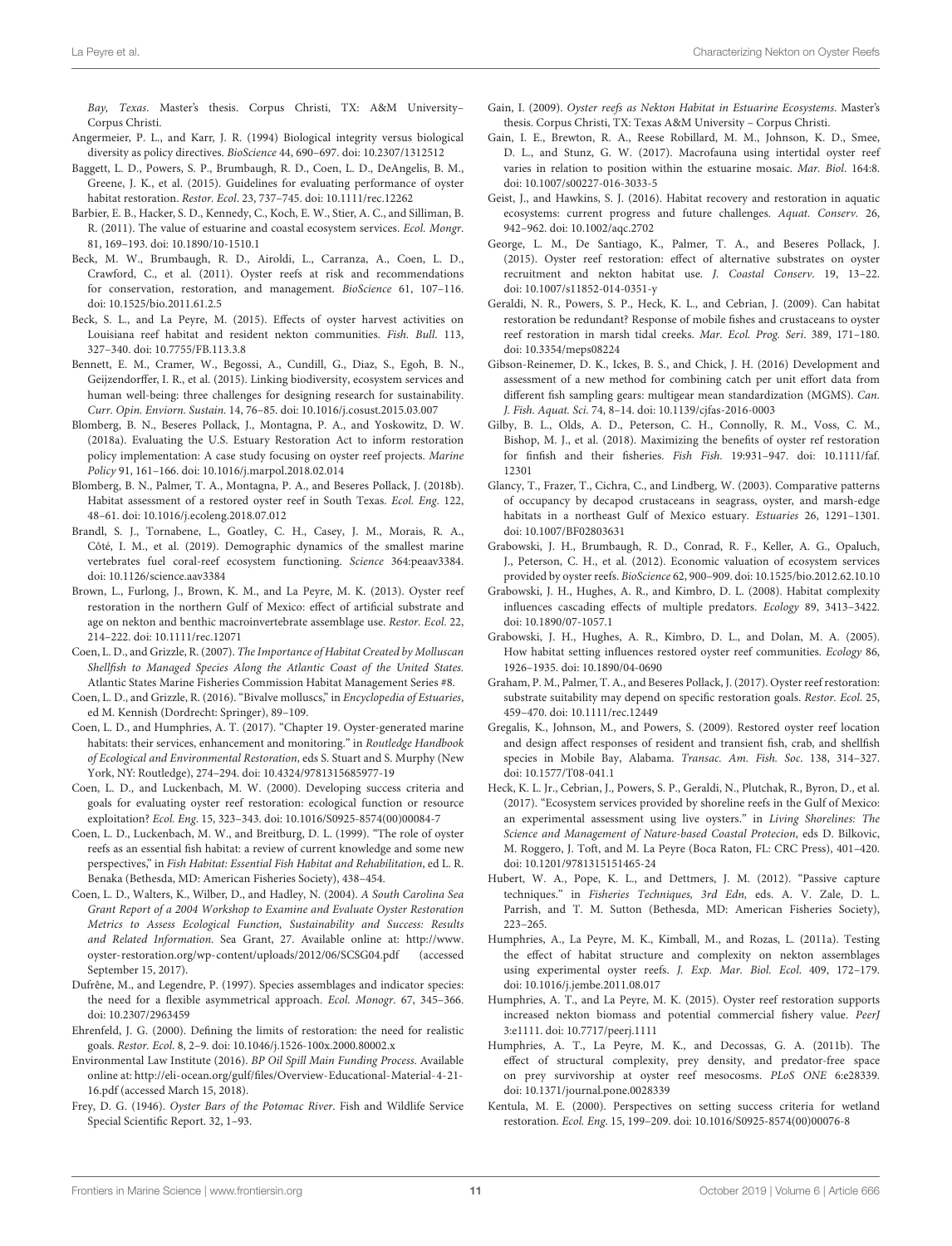- <span id="page-12-14"></span>Kilgen, R., and Dugas, R. (1989). The Ecology of Oyster Reefs of the Northern Gulf of Mexico: An Open File Report. NWRC-open file report 89-02, Washington, DC: US Dept of the Interior.
- <span id="page-12-15"></span>Kim, C., and Park, K. (2012) A modeling study of water and salt exchange for a micro-tidal, stratified northern Gulf of Mexico estuary. J. Mar. Syst. 96, 103–115. doi: [10.1016/j.jmarsys.2012.02.008](https://doi.org/10.1016/j.jmarsys.2012.02.008)
- <span id="page-12-30"></span>La Peyre, M., Schwarting, L., and Miller, S. (2013). Preliminary Assessment of Bioengineered Fringing Shoreline Reefs in Grand Isle and Breton Sound. Louisiana: US Geological Survey Open-File Report 2013–1040. 34p. doi: [10.3133/ofr20131040](https://doi.org/10.3133/ofr20131040)
- <span id="page-12-7"></span>La Peyre, M. K., Furlong, J., Brown, L. A., Piazza, B. P., and Brown,. K. (2014a). Oyster reef restoration in the northern Gulf of Mexico: extent, methods and outcomes. Ocean Coast. Manag. 89, 20–28. doi: [10.1016/j.ocecoaman.2013.12.002](https://doi.org/10.1016/j.ocecoaman.2013.12.002)
- <span id="page-12-32"></span>La Peyre, M. K., Humphries, A., Casas, S., and La Peyre, J. F. (2014b). Temporal variation in development of ecosystem services from oyster reef restoration. Ecol. Eng. 63, 34–44. doi: [10.1016/j.ecoleng.2013.12.001](https://doi.org/10.1016/j.ecoleng.2013.12.001)
- <span id="page-12-18"></span>La Peyre, M. K., Schwarting-Miller, L., Miller, S., and Melancon, E. (2017). "Chapter 20: Comparison of oyster populations, shoreline protection service and site characteristics at seven created fringing reefs in Louisiana: key parameters and responses to consider." in Living Shorelines: The Science and Management of Nature-based Coastal Protecion, eds D. Bilkovic, M. Roggero, J. Toft, and M. La Peyre (Boca Raton, FL: CRC Press), 363–382. doi: [10.1201/9781315151465-22](https://doi.org/10.1201/9781315151465-22)
- <span id="page-12-42"></span><span id="page-12-17"></span>Lowe, M. R., Sehlinger, T., Soniat, T. M., and La Peyre, M. K. (2017). Interactive effects of water temperature and salinity on growth and mortality of eastern oysters, Crassostrea virginica: a meta-analysis using 40 years of monitoring data. J. Shellf. Res. 36, 683–697. doi: [10.2983/035.036.0318](https://doi.org/10.2983/035.036.0318)
- <span id="page-12-49"></span>Luckenbach, M. W., Coen, L. D., Ross, P. G. Jr., and Stephen, J. A. (2005). Oyster reef habitat restoration: relationship between oyster abundance and community development based on two studies in Virginia and South Carolina. J. Coast. Res. 40, 64–78.
- <span id="page-12-0"></span>Magnuson Stevens Fishery Management and Conservation Act (1996). Available online at: [https://www.gpo.gov/fdsys/pkg/STATUTE-110/pdf/STATUTE-110-](https://www.gpo.gov/fdsys/pkg/STATUTE-110/pdf/STATUTE-110-Pg3559.pdf) [Pg3559.pdf.](https://www.gpo.gov/fdsys/pkg/STATUTE-110/pdf/STATUTE-110-Pg3559.pdf) (accessed March 15, 2018).
- <span id="page-12-9"></span>McClanahan, T. R., Schroeder, R. E., Friedlander, A. M., Vigliola, L., Wantiez, L., Caselle, J. E., et al. (2019). Global baselines and benchmarks for fish biomass: comparing remote reefs and fisheries closures. Mar. Ecol. Prog. Series 612, 167–192. doi: [10.3354/meps12874](https://doi.org/10.3354/meps12874)
- <span id="page-12-4"></span>Mobius, K. (1877). The Oyster and Oyster-Culture. Reprinted in U.S. Commission of Fish and Fisheries Annual Reports. 1880. Available online at: [http://penbay.](http://penbay.org/cof/uscof.html) [org/cof/uscof.html](http://penbay.org/cof/uscof.html) (accessed March 22, 2018).
- <span id="page-12-13"></span>Montagna, P. A., Brenner, J., Gibeaut, J., and Morehead, S. (2011). "Coastal impacts," in The Impact of Global Warming in Texas, 2nd Edn, eds J Schmandt, G. R. North, and J. Clarkson (Austin, TX: University of Texas Press), 96–123.
- <span id="page-12-31"></span>Nevins, J., Beseres Pollack, J., and Stunz, G. (2014). Characterizing nekton use of the largest unfished oyster reef in the United States compared with adjacent estuarine habitats. J. Shellfish Res[. 33, 227–238. doi: 10.2983/035.](https://doi.org/10.2983/035.033.0122) 033.0122
- <span id="page-12-3"></span>NRC (2017). National Research Council and National Academies of Sciences Engineering and Medicine. (2017). Effective Monitoring to Evaluate Ecological Restoration in the Gulf of Mexico. Washington, DC: The National Academies Press.
- <span id="page-12-52"></span>Pelletier, D. (1998) Intercalibration of research survey vessels in fisheries: a review and an application. Can. J. Fish Aquat. Sci[. 55, 2672–2690. doi: 10.1139/](https://doi.org/10.1139/f98-151) f98-151
- <span id="page-12-12"></span>Pendleton, E. A., Barras, J. A., Williams, S. J., and Twichell, D. C. (2010). Coastal Vulnerability Assessment of the Northern Gulf of Mexico to Sea-Level Rise and Coastal Change. U.S. Geological Survey Open-File Report 2010–1146. doi: [10.3133/ofr20101146](https://doi.org/10.3133/ofr20101146)
- <span id="page-12-6"></span>Peterson, C. H., Grabowski, J. H., and Powers, S. P. (2003). Estimated enhancement of fish production resulting from restoring oyster reef habitat: quantitative valuation. Mar. Ecol. Prog. Seri. 264, 249–264. doi: [10.3354/meps264249](https://doi.org/10.3354/meps264249)
- <span id="page-12-10"></span>Pickett, S. T. A., Parker, V. T., and Fiedler, P. L. (1992). "The new paradigm in ecology: implications for conservation biology above the species level," in Conservation Biology, eds P. L. Fielder and S. K. Jain (New York, NY: Chapman & Hall), 65–88. doi: [10.1007/978-1-4684-6426-9\\_4](https://doi.org/10.1007/978-1-4684-6426-9_4)
- <span id="page-12-45"></span><span id="page-12-41"></span><span id="page-12-35"></span><span id="page-12-21"></span>Plunket, J., and La Peyre, M. (2005). Oyster beds as fish and macroinvertebrate habitat in Barataria Bay, Louisiana. Bull. Mar. Sci. 77, 155–164.
- <span id="page-12-19"></span>R Core Team (2018). R: A Language and Environment for Statistical Computing. R Foundation for Statistical Computing, Vienna Austria. Available online at:<http://www.R-project.org>
- <span id="page-12-33"></span>Rezek, R. J., Lebreton, B., Roark, E. B., Palmer, T. A., and Beseres Pollack, J. (2017). How does a restored oyster reef develop? An assessment based on stable isotopes and community metrics. Mar. Biol. 164:54. doi: [10.1007/s00227-017-3084-2](https://doi.org/10.1007/s00227-017-3084-2)
- <span id="page-12-16"></span>Ridge, J. T., Rodriguez, A. B., Fodrie, F. J., Lindquist, N. L., Brodeur, M. C., Coleman, S. E., et al. (2015) Maximizing oyster-reef growth supports green infrastructure with accelerating sea-level rise. Sci. Rep. 5:14785. doi: [10.1038/srep14785](https://doi.org/10.1038/srep14785)
- <span id="page-12-28"></span>Robillard, M., Stunz, G., and Simons, J. (2010). Relative value of deep subtidal oyster reefs to other estuarine habitat types using a novel sampling method. J. Shellf. Res. 29, 291–302. doi: [10.2983/035.029.0203](https://doi.org/10.2983/035.029.0203)
- <span id="page-12-1"></span>Rondinini, C., and Chiozza, F. (2010). Quantitative methods for defining percentage area targets for habitat types in conservation planning. Biol. Conserv. 143, 1646–1653. doi: [10.1016/j.biocon.2010.03.037](https://doi.org/10.1016/j.biocon.2010.03.037)
- <span id="page-12-48"></span>Rozas, L., and Minello, T. (1997). Estimating densities of small fishes and decapod crustaceans in shallow estuarine habitats: a review of sampling design with focus on gear selection. Estuaries 20, 199–213. doi: [10.2307/1352731](https://doi.org/10.2307/1352731)
- <span id="page-12-29"></span>Scyphers, S., Powers, S., Heck, K., and Byron, D. (2011). Oyster reefs as natural breakwaters mitigate shoreline loss and facilitate fisheries. PLoS ONE 6:e22396. doi: [10.1371/journal.pone.0022396](https://doi.org/10.1371/journal.pone.0022396)
- <span id="page-12-47"></span><span id="page-12-46"></span><span id="page-12-44"></span><span id="page-12-43"></span><span id="page-12-40"></span><span id="page-12-39"></span><span id="page-12-38"></span><span id="page-12-37"></span><span id="page-12-36"></span><span id="page-12-34"></span><span id="page-12-8"></span>SER Society for Ecological Restoration (2004). The SER International Primer on Ecological Restoration. Tucson, AZ: Society for Ecological Restoration International. Available online at: [http://c.ymcdn.com/sites/www.ser.org/](http://c.ymcdn.com/sites/www.ser.org/resource/resmgr/custompages/publications/SER_Primer/ser_primer.pdf) [resource/resmgr/custompages/publications/SER\\_Primer/ser\\_primer.pdf](http://c.ymcdn.com/sites/www.ser.org/resource/resmgr/custompages/publications/SER_Primer/ser_primer.pdf) (accessed Septeber 01, 2017).
- <span id="page-12-24"></span>Shervette, V., and Gelwick, F. (2008). Seasonal and spatial variations in fish and macroinvertebrate communities of oyster and adjacent habitats in a Mississippi estuary. Estuar. Coasts [31, 584–596. doi: 10.1007/s12237-008-](https://doi.org/10.1007/s12237-008-9049-4) 9049-4
- <span id="page-12-51"></span>Shoup, D. E., and Ryswky, R. G. (2016). Length selectivity and size-bias correction for the North American standard gill net. North Am. J. Fish. Manag. 36, 485–496. doi: [10.1080/02755947.2016.1141809](https://doi.org/10.1080/02755947.2016.1141809)
- <span id="page-12-25"></span>Simonsen, K. (2008). The Effect of an Inshore Artificial Reef on the Community Structure and Feeding Ecology of Estuarine Fishes in Barataria Bay, Louisiana. master's thesis (Baton Rouge: LA: Louisiana State University).
- <span id="page-12-26"></span>Simonsen, K. A., Cowan, J. H. Jr, and Fischer, J. (2013). Examination of an estuarine fish assemblage over an inshore artificial reef. Open Fish Sci. J. 6, 48–57. doi: [10.2174/1874401X01306010048](https://doi.org/10.2174/1874401X01306010048)
- <span id="page-12-27"></span>Stunz, G., Minello, T., and Rozas, L. (2010). Relative value of oyster reef as habitat for estuarine nekton in Galveston Bay, TX. Mar. Ecol. Prog. 406, 147–159. doi: [10.3354/meps08556](https://doi.org/10.3354/meps08556)
- <span id="page-12-11"></span>Toledo, D., Agudelo, M. S., and Bentley, A. L. (2011). The shifting of ecological restoration benchmarks and their social impacts: digging deeper into pleistocene re-wilding. Restor. Ecol. 19, 564–568. doi: [10.1111/j.1526-100X.2011.00798.x](https://doi.org/10.1111/j.1526-100X.2011.00798.x)
- <span id="page-12-22"></span>Tolley, S. G., and Volety, A. K. (2005). The role of oysters in habitat use of oyster reefs by resident fishes and decapod crustaceans. J. Shellfish Res. 24, 1007–1012. doi: [10.2983/0730-8000\(2005\)24\[1007:TROOIH\]2.0.CO;2](https://doi.org/10.2983/0730-8000(2005)24[1007:TROOIH]2.0.CO;2)
- <span id="page-12-23"></span>Tolley, S. G., Volety, A. K., and Savarese, M. (2006). Influence of salinity on the habitat use of oyster reefs in three southwest Florida estuaries. J. Shellfish Res. 24, 127–137. doi: [10.2983/0730-8000\(2005\)24\[127:IOSOTH\]2.0.CO;2](https://doi.org/10.2983/0730-8000(2005)24[127:IOSOTH]2.0.CO;2)
- <span id="page-12-50"></span>Vandergroot, C. S., Kocovsky, P. M., Brenden, T. O., and Liu, W. (2011). Selectivity evaluation for two experimental gill-net configurations used to sample Lake Erie walleyes. North Am. J. Fish. Manag. 21, 660–665. doi: [10.1080/02755947.2011.623758](https://doi.org/10.1080/02755947.2011.623758)
- <span id="page-12-2"></span>Vasconcelos, R. P., Henriques, S., Franca, S., Pasquaud, S., Cardoso, I., Laborde, M., et al. (2015). Global patterns and predictors of fish species richness in estuaries. J. Anim. Ecol. 84, 1331–1341. doi: [10.1111/1365-2656.12372](https://doi.org/10.1111/1365-2656.12372)
- <span id="page-12-5"></span>Wells, H. W. (1961). The fauna of oyster beds, with special reference to the salinity factor. Ecol. Monogr. 31, 266–329. doi: [10.2307/1948554](https://doi.org/10.2307/1948554)
- <span id="page-12-20"></span>Zimmerman, R., Minello, T., Baumer, T., and Castiglione, M. (1989). Oyster Reef as Habitat for Estuarine Macrofauna. NOAA Technical Memorandum, NMFS-SEFC-249.